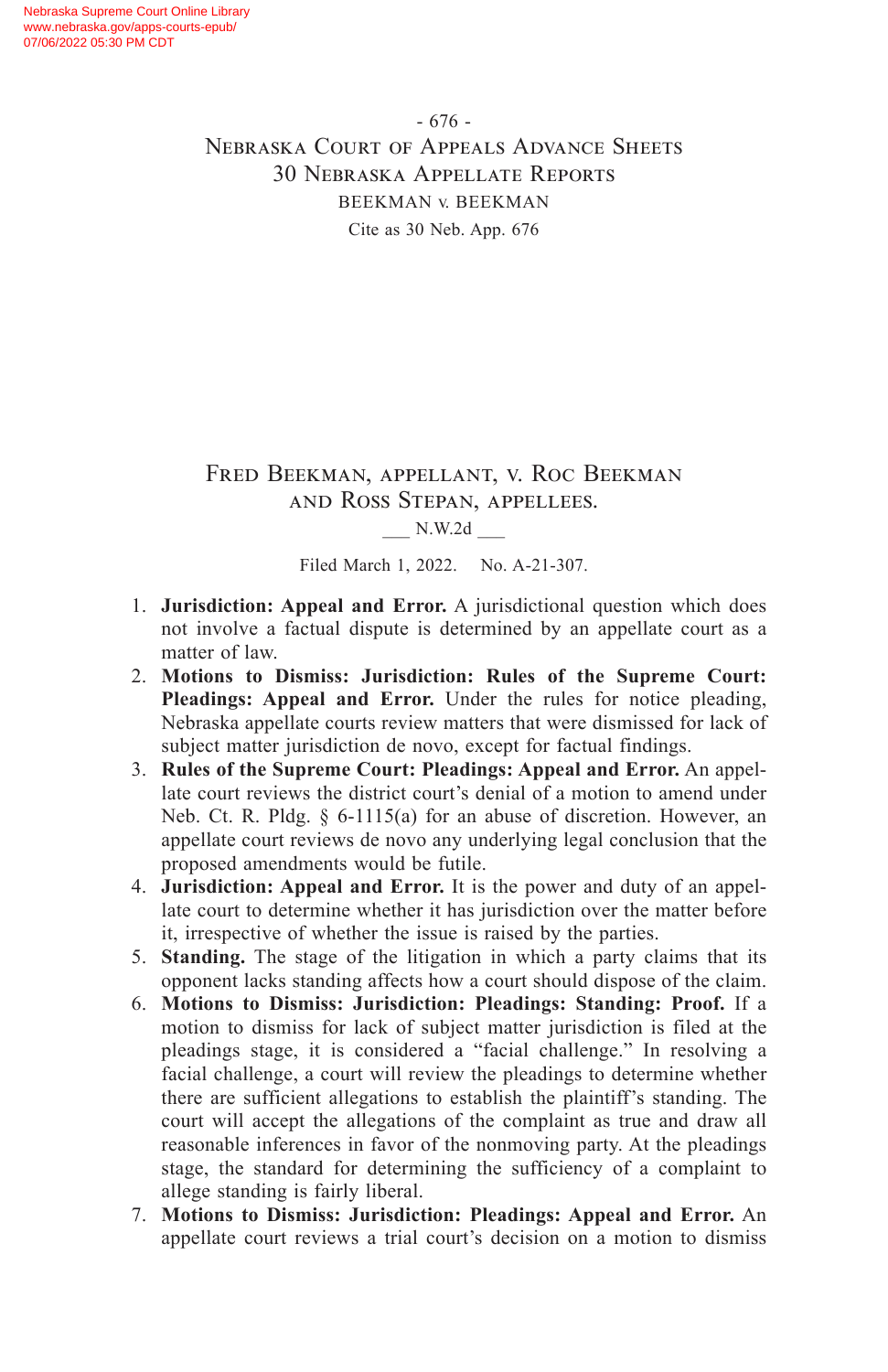#### - 677 - Nebraska Court of Appeals Advance Sheets 30 Nebraska Appellate Reports BEEKMAN v. BEEKMAN Cite as 30 Neb. App. 676

for lack of subject matter jurisdiction based on a facial attack on the pleadings de novo.

- 8. **Jurisdiction: Pleadings: Evidence: Affidavits: Proof.** If a motion challenging a court's subject matter jurisdiction is filed after the pleadings stage, and the court holds an evidentiary hearing and reviews evidence outside the pleadings, it is considered a "factual challenge." The party opposing the motion must then offer affidavits or other relevant evidence to support its burden of establishing subject matter jurisdiction.
- 9. **Motions to Dismiss: Jurisdiction: Pleadings: Appeal and Error.** Where the trial court's decision on a motion to dismiss for lack of subject matter jurisdiction is based on a factual challenge, the court's factual findings are reviewed under the clearly erroneous standard.
- 10. **Actions: Pleadings: Notice.** Civil actions are controlled by a liberal pleading regime; a party is only required to set forth a short and plain statement of the claim showing that the pleader is entitled to relief and is not required to plead legal theories or cite appropriate statutes so long as the pleading gives fair notice of the claims asserted.
- 11. **Jurisdiction: Affidavits: Evidence.** If the defendant thinks the district court lacks subject matter jurisdiction, the proper course is to request an evidentiary hearing on the issue. The motion may be supported with affidavits or other documents. If necessary, the district court can hold a hearing at which witnesses may testify. As no statute or rule prescribes a format for evidentiary hearings on jurisdiction, any rational mode of inquiry will do. Once the evidence is submitted, the district court must decide the jurisdictional issue, not simply rule that there is or is not enough evidence to have a trial on the issue. The only exception is in instances when the jurisdictional issue is so bound up with the merits that a full trial on the merits may be necessary to resolve the issue.
- 12. **Actions: Jurisdiction: Pretrial Procedure: Presumptions.** Where the jurisdictional facts are intertwined with the facts central to the merits of the dispute, a presumption of truthfulness should attach to the plaintiff's allegations. In that situation, the defendant has challenged not only the court's jurisdiction but also the existence of the plaintiff's cause of action. A trial court should then afford the plaintiff the procedural safeguards—such as discovery—that would apply were the plaintiff facing a direct attack on the merits.
- 13. **Parties: Equity: Words and Phrases.** Indispensable parties are parties whose interest is such that a final decree cannot be entered without affecting them, or that termination of controversy in their absence would be inconsistent with equity. There is no discretion as to the inclusion of an indispensable party.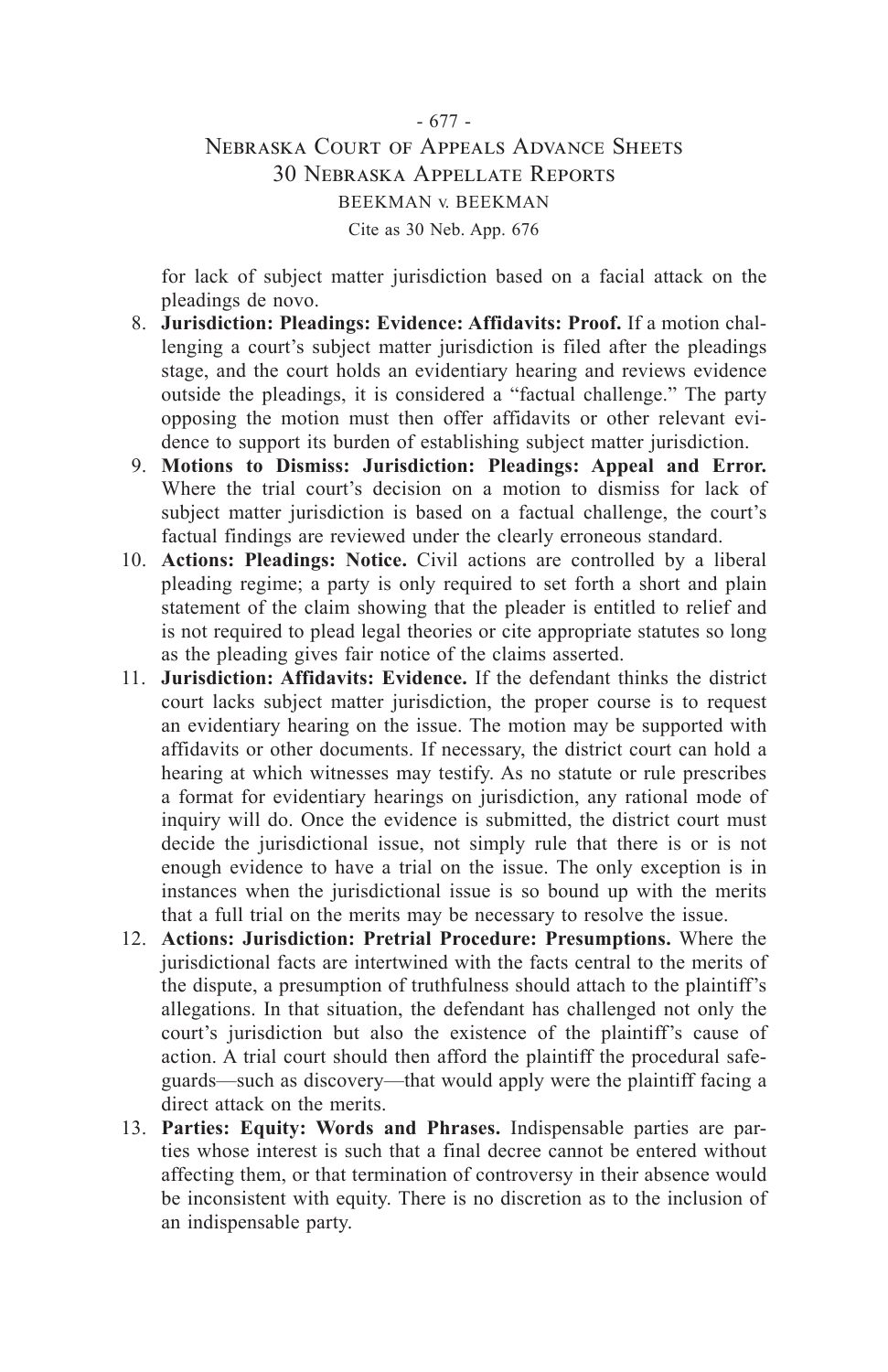#### - 678 - Nebraska Court of Appeals Advance Sheets 30 Nebraska Appellate Reports BEEKMAN v. BEEKMAN Cite as 30 Neb. App. 676

- 14. **Motions to Dismiss: Pleadings.** To prevail against a motion to dismiss for failure to state a claim, a plaintiff must allege sufficient facts, accepted as true, to state a claim to relief that is plausible on its face.
- 15. **Actions: Pleadings.** The rationale for a liberal notice pleading standard in civil actions is that when a party has a valid claim, he or she should recover on it regardless of a failure to perceive the true basis of the claim at the pleading stage.
- 16. **Pleadings.** In cases in which a plaintiff does not or cannot allege specific facts showing a necessary element, the factual allegations, taken as true, are nonetheless plausible if they suggest the existence of the element and raise a reasonable expectation that discovery will reveal evidence of the element or claim.
- 17. **Fraud: Pleadings.** In order to state a claim for fraudulent misrepresentation under Nebraska law, a plaintiff must allege that (1) a representation was made; (2) the representation was false; (3) when made, the representation was known to be false or made recklessly without knowledge of its truth and as a positive assertion; (4) the representation was made with the intention that the plaintiff should rely on it; (5) the plaintiff did so rely on it; and (6) the plaintiff suffered damage as a result.
- 18. **Limitations of Actions: Pleadings: Proof.** Where a complaint does not disclose on its face that it is barred by the statute of limitations, a defendant must plead the statute as an affirmative defense, and, in that event, the defendant has the burden to prove that defense.
- 19. **Limitations of Actions: Pleadings.** If the complaint does not disclose that it is barred by the statute of limitations, dismissal is improper.
- 20.  $\qquad \qquad$ :  $\qquad$  A challenge that a pleading is barred by the statute of limitations is a challenge that the pleading fails to allege sufficient facts to constitute a claim upon which relief can be granted.
- 21. **Motions to Dismiss: Pleadings: Appeal and Error.** A district court's grant of a motion to dismiss on the pleadings is reviewed de novo, accepting the allegations in the complaint as true and drawing all reasonable inferences in favor of the nonmoving party.
- 22. **Limitations of Actions: Time: Sales.** The statute of limitations begins to run against a cause of action to recover the purchase price or value of goods sold and delivered at the time of their delivery unless there is some agreement as to the time or manner of payment different from that which the law implies, which is that payment shall be made in cash on delivery. If a term of credit is given to the buyer the statute begins to run when, and only when, the period of credit has expired.
- 23. **Limitations of Actions: Pleadings.** It is an established principle of pleading that the plaintiff need not in his or her pleading anticipate or negative possible defenses, and accordingly, as a general rule, a plaintiff,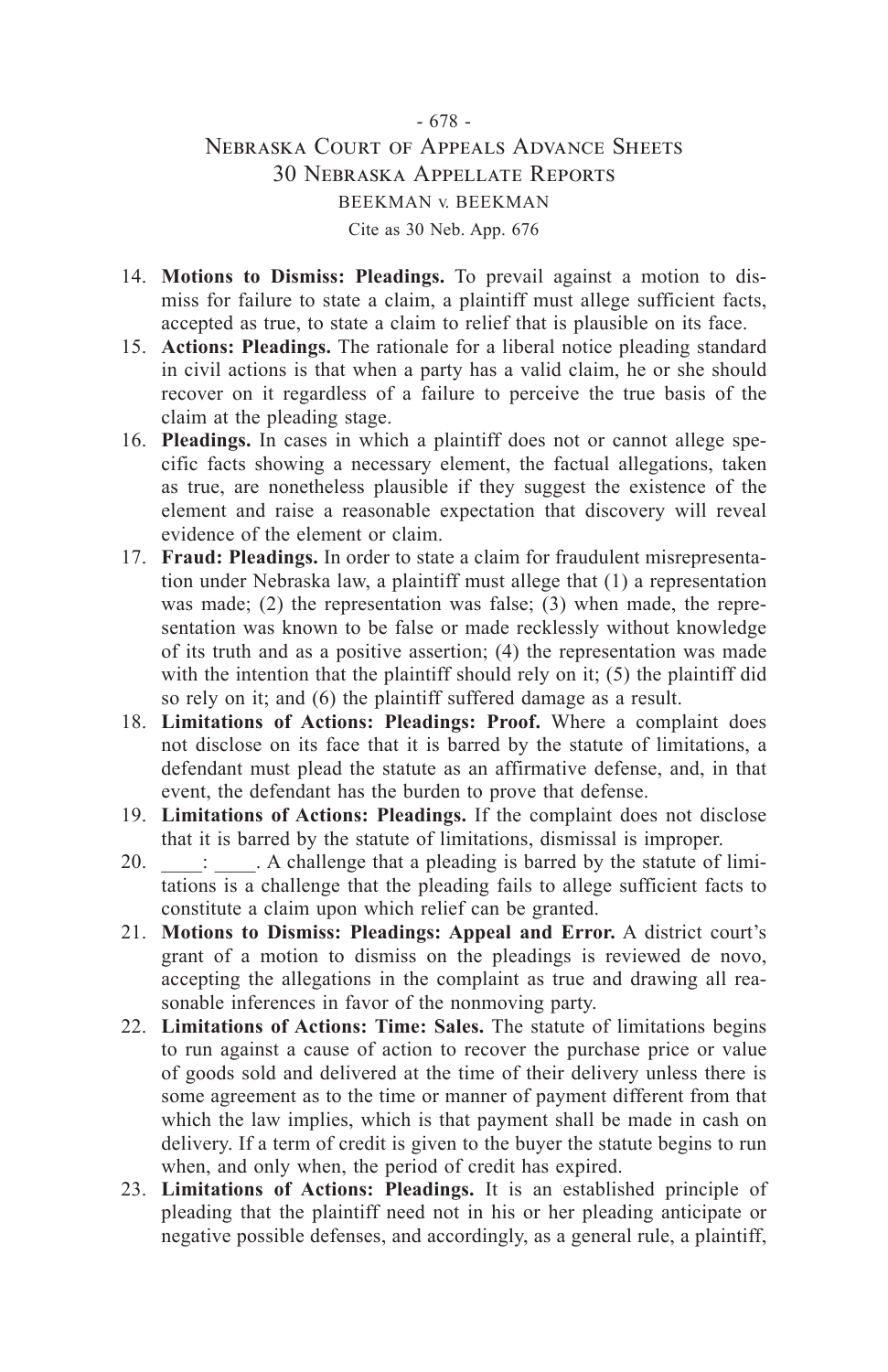#### - 679 - Nebraska Court of Appeals Advance Sheets 30 Nebraska Appellate Reports BEEKMAN v. BEEKMAN Cite as 30 Neb. App. 676

in order to recover, need not affirmatively show in his or her complaint, declaration, petition, or statement of claim, that the cause of action set forth therein is not barred by the applicable statute of limitations, at least, where the bar of the statute does not appear on the face of the plaintiff's pleading, but may leave it to the defendant to assert the bar of the statute at the appropriate stage of the proceeding.

24. **Conversion: Words and Phrases.** Conversion is any unauthorized or wrongful act of dominion exerted over another's property which deprives the owner of his or her property permanently or for an indefinite period of time.

Appeal from the District Court for Gage County: Ricky A. SCHREINER, Judge. Affirmed in part, and in part reversed and remanded for further proceedings.

Lyle Joseph Koenig, of Koenig Law Firm, for appellant.

Erin Ebeler Rolf, of Woods | Aitken, L.L.P., for appellees.

PIRTLE, Chief Judge, and RIEDMANN and WELCH, Judges.

WELCH, Judge.

## I. INTRODUCTION

Fred Beekman (Beekman) appeals from the order of the Gage County District Court granting the motion of Roc Beekman (Roc) and Ross Stepan (collectively the Appellees) to dismiss Beekman's complaint alleging breach of contract, unjust enrichment, conversion, and fraudulent misrepresentation and deceit in connection with an alleged oral contract for the sale of quarried rock. For the reasons set forth herein, we reverse that portion of the order which provides the district court lacked subject matter jurisdiction and that portion of the order which finds that Beekman's amended complaint failed to state a claim for which relief could be granted in his breach of contract claim. We affirm the remaining findings in the order. The matter is remanded for further proceedings.

## II. STATEMENT OF FACTS

In August 2016, Beekman sold his quarry business, Barnston Quarry LLC, to the Appellees' business, Rush Creek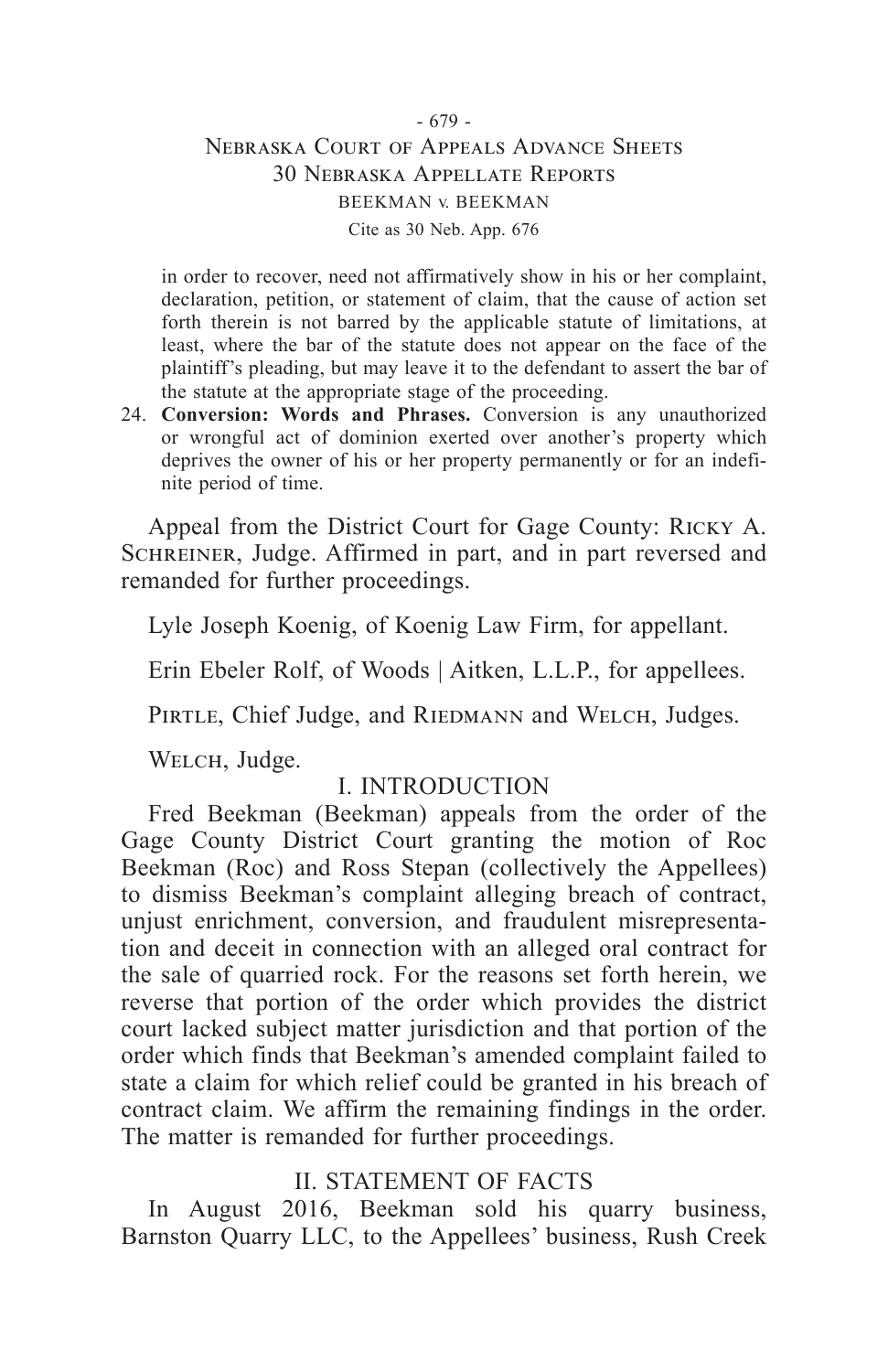#### - 680 - Nebraska Court of Appeals Advance Sheets 30 Nebraska Appellate Reports BEEKMAN v. BEEKMAN Cite as 30 Neb. App. 676

Construction, Inc. (Rush Creek). According to Beekman, the contract for the sale of his quarry business did not include the quarried rock; instead, he contends that the quarried rock was negotiated separately and that the parties, in their individual capacities, entered into an oral agreement in which the Appellees agreed to sell the quarried rock, keep track of the sales, and pay Beekman after the quarried rock was sold. After no payments for the quarried rock were forthcoming, Beekman made several demands for payment. After the Appellees refused to pay for the quarried rock, in September 2020, Beekman filed a complaint against the individual Appellees, alleging breach of contract, unjust enrichment, conversion, and fraudulent misrepresentation and deceit.

Beekman's complaint alleged that he sold his quarry business and certain equipment located on the premises to the Appellees' business, Rush Creek. The complaint further alleged that the sale "included certain equipment and quarried rock that was located at various locations on the premises. The sale of the quarr[ied] rock was separately negotiated on that same date between [Beekman] and [the Appellees] as individuals." Beekman alleged that he deliberately entered into the oral contract for the sale of the quarried rock between individuals because he was "well aware of the fact that a business enterprise such as an LLC, or a corporation, is liable for its obligations only to the extent of its assets" and he "specifically dealt with [the Appellees] individually so that he had an opportunity to recover the value of the [quarried] rock." The complaint further alleged that the Appellees paid the amount owed on the contract except for the quarried rock, which Beekman valued at \$64,500; that the Appellees agreed to pay for the rock but wanted to measure the piles of quarried rock to determine how much rock was located on the premises; and that the Appellees agreed they would keep track of the quarried rock sales and pay Beekman for the rock after it was sold. Beekman alleged that the Appellees sold the quarried rock and kept the proceeds despite demands for payment. Beekman's complaint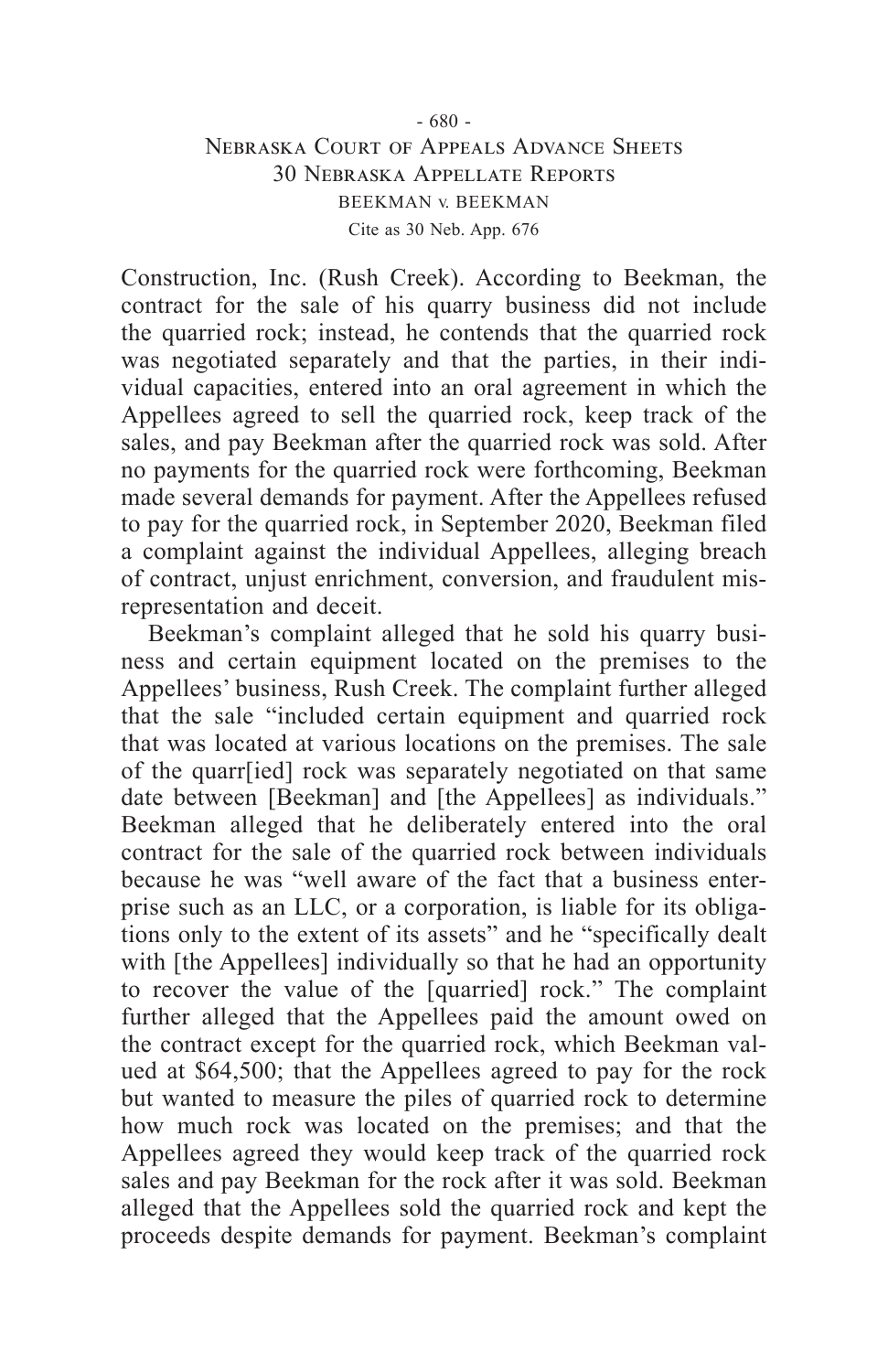#### - 681 - Nebraska Court of Appeals Advance Sheets 30 Nebraska Appellate Reports BEEKMAN v. BEEKMAN Cite as 30 Neb. App. 676

also alleged that the Appellees falsely misrepresented to him that they would purchase the quarried rock, that the Appellees now claim they did not intend to separately purchase the quarried rock, that the Appellees made the false representation intentionally and fraudulently knowing that Beekman would rely upon the misrepresentation, and that he relied on the Appellees' representation which caused him direct and proximate harm in the amount of \$64,500.

The Appellees filed a motion to dismiss on the bases that Beekman failed to state a claim for which relief could be granted, that Beekman failed to join a necessary party, that the claim was not brought by the real party in interest, that Beekman's claims violated the statute of frauds, and that the claims were barred by the 4-year statute of limitations. At the hearing on the motion to dismiss, the Appellees offered as an exhibit Roc's affidavit, which the court accepted over Beekman's objection. Roc's affidavit asserted that all payments for the equipment listed on the offer to purchase were made via check by Rush Creek; that no other written documents were attached to that offer letter or otherwise made a part of the agreement to purchase Barnston Quarry's equipment; and that Rush Creek never agreed to purchase rock from Barnston Quarry or from Beekman, nor did Roc agree to it in his individual capacity. The affidavit included, as an attachment, the written offer by Rush Creek to purchase certain assets from Barnston Quarry. The letter was addressed to Barnston Quarry, to the attention of Beekman, and included an offer to purchase specific assets from Barnston Quarry and a plan for two installment payments for the purchase of those assets. The quarried rock was not listed on the offer to purchase. The offer was signed by Roc on behalf of Rush Creek.

In response, Beekman offered his complaint into evidence. Beekman argued that the parties entered into a separate oral agreement for the quarried rock and/or an implied contract, that a performance exception applied to the statute of frauds because the goods were received and accepted, that the claim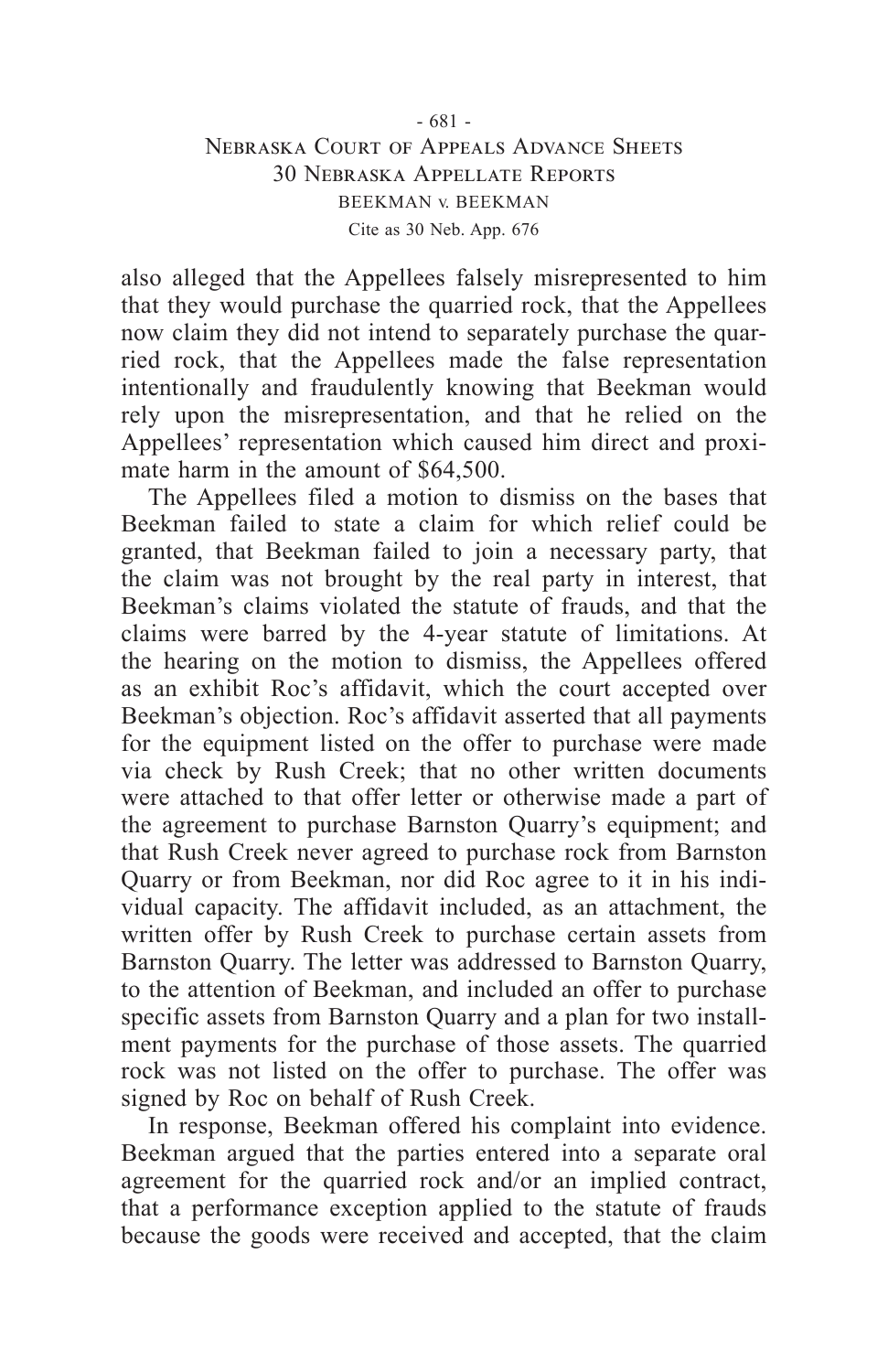# Nebraska Court of Appeals Advance Sheets 30 Nebraska Appellate Reports BEEKMAN v. BEEKMAN Cite as 30 Neb. App. 676

could not be dismissed under the statute of limitations because the date the rock was sold by the Appellees was unknown and the date controlled when the trial clock began to run, that all the elements of fraud were stated within the complaint, and that the separate contract was made between the individuals and not the businesses. Thereafter, the district court granted the Appellees' motion to dismiss Beekman's complaint with prejudice. The court found:

There is no evidence in the record or allegation in the Complaint that [Beekman], rather than Barnston Quarry, owned any of the property at issue in this dispute or entered into any transaction with [the Appellees]. As such, the undisputed evidence demonstrates that [Beekman] is not the real party in interest to bring this [law]suit, that Barnston Quarry and Rush Creek are necessary and indispensable part[ies] to this lawsuit, and the Court is wholly without jurisdiction to decide this case in their absence.

The court based its finding on "the undisputed evidence in the record," consisting of Roc's affidavit, but also noted that the court "would render the same finding under a facial attack without considering [Roc's affidavit]."

Alternatively, the court found other bases for dismissing Beekman's complaint, including failure to state a claim for which relief could be granted in that Beekman's complaint was barred by the statute of frauds, that Beekman failed to plead his fraud claim with particularity, and that each of Beekman's claims was barred by the statute of limitations. Specifically, the court found that Beekman's complaint failed to state a claim for which relief could be granted due to Beekman's failure to allege specific factual assertions, as opposed to mere conclusions, that showed that there was a separate oral contract for the sale of the quarried rock such that the statute of frauds barred Beekman from asserting that there was an oral contract or that an exception to the statute of frauds applied; that Beekman failed to plead his fraud claim with particularity due to his failure to allege whether it was Roc or Stepan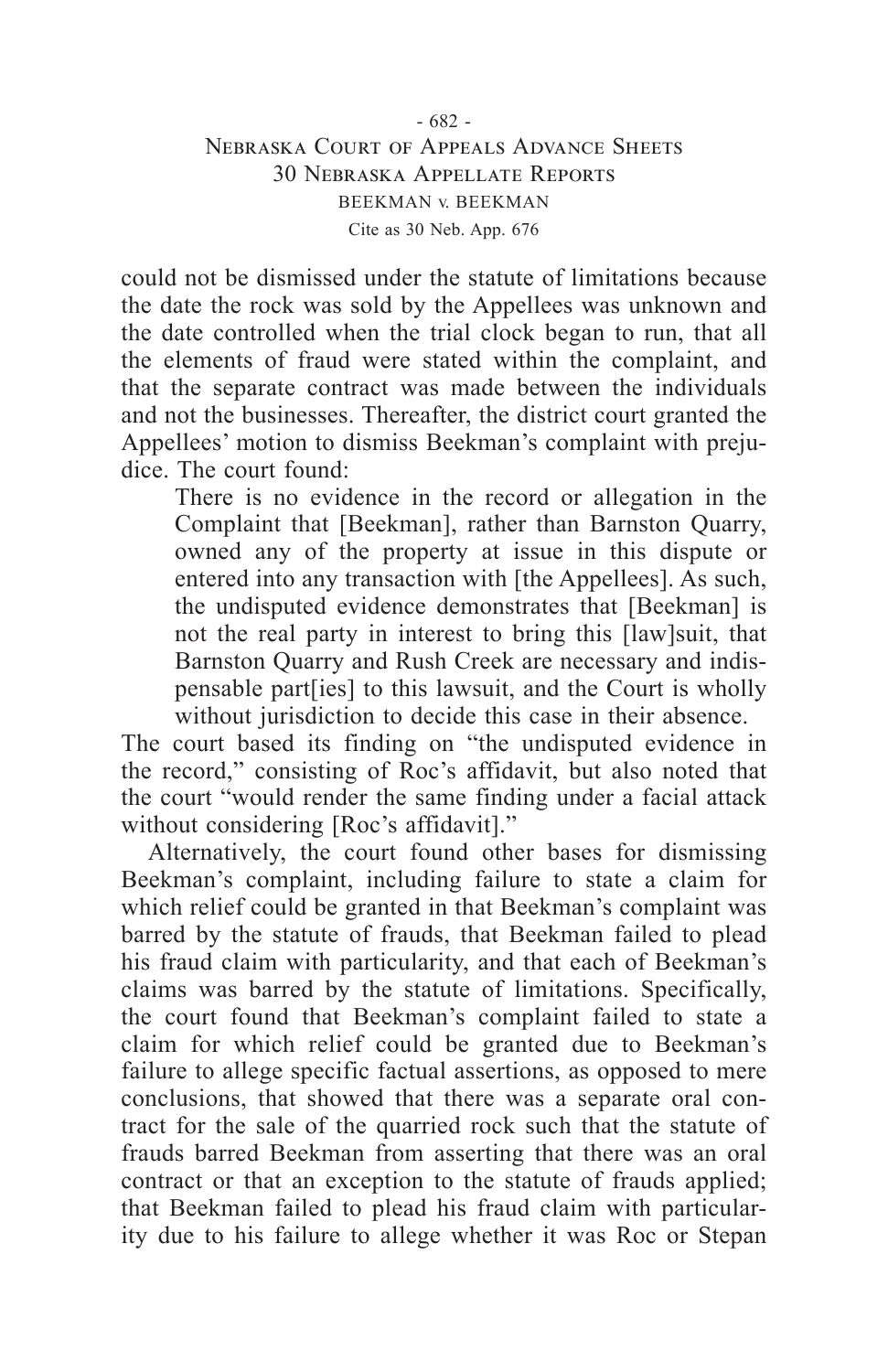# Nebraska Court of Appeals Advance Sheets 30 Nebraska Appellate Reports BEEKMAN v. BEEKMAN Cite as 30 Neb. App. 676

who made the misrepresentation, when it was made, how the alleged wrongdoers made the misrepresentation, or where the misrepresentation was made; and that the statute of limitations barred Beekman's claims because the time began to run on the date of the contract on August 1, 2016. The court denied, sua sponte, any opportunity for Beekman to amend his complaint, noting that although Beekman had three opportunities to sufficiently amend his pleadings to correct defects, he had failed to do so. Beekman has timely appealed to this court.

## III. ASSIGNMENTS OF ERROR

Beekman assigns as error, restated and renumbered, that the district court erred in (1) receiving Roc's affidavit without providing notice that the court converted the motion to dismiss into a motion for summary judgment and failing to draw all reasonable inferences in favor of the nonmoving party in the motion, (2) finding that Beekman was not the real party in interest, (3) determining that Beekman failed to state a claim for a separate contract of the sale of quarried rock and therefore was barred by the statute of frauds, (4) finding that his complaint did not plead fraud with particularity, and (5) finding that his claims were barred by the 4-year statute of limitations.

#### IV. STANDARD OF REVIEW

[1] A jurisdictional question which does not involve a factual dispute is determined by an appellate court as a matter of law. *J.S. v. Grand Island Public Schools*, 297 Neb. 347, 899 N.W.2d 893 (2017).

[2] Under the rules for notice pleading, Nebraska appellate courts review matters that were dismissed for lack of subject matter jurisdiction de novo, except for factual findings. See *Bohaboj v. Rausch*, 272 Neb. 394, 721 N.W.2d 655 (2006).

[3] An appellate court reviews the district court's denial of a motion to amend under Neb. Ct. R. Pldg.  $\delta$  6-1115(a) for an abuse of discretion. However, we review de novo any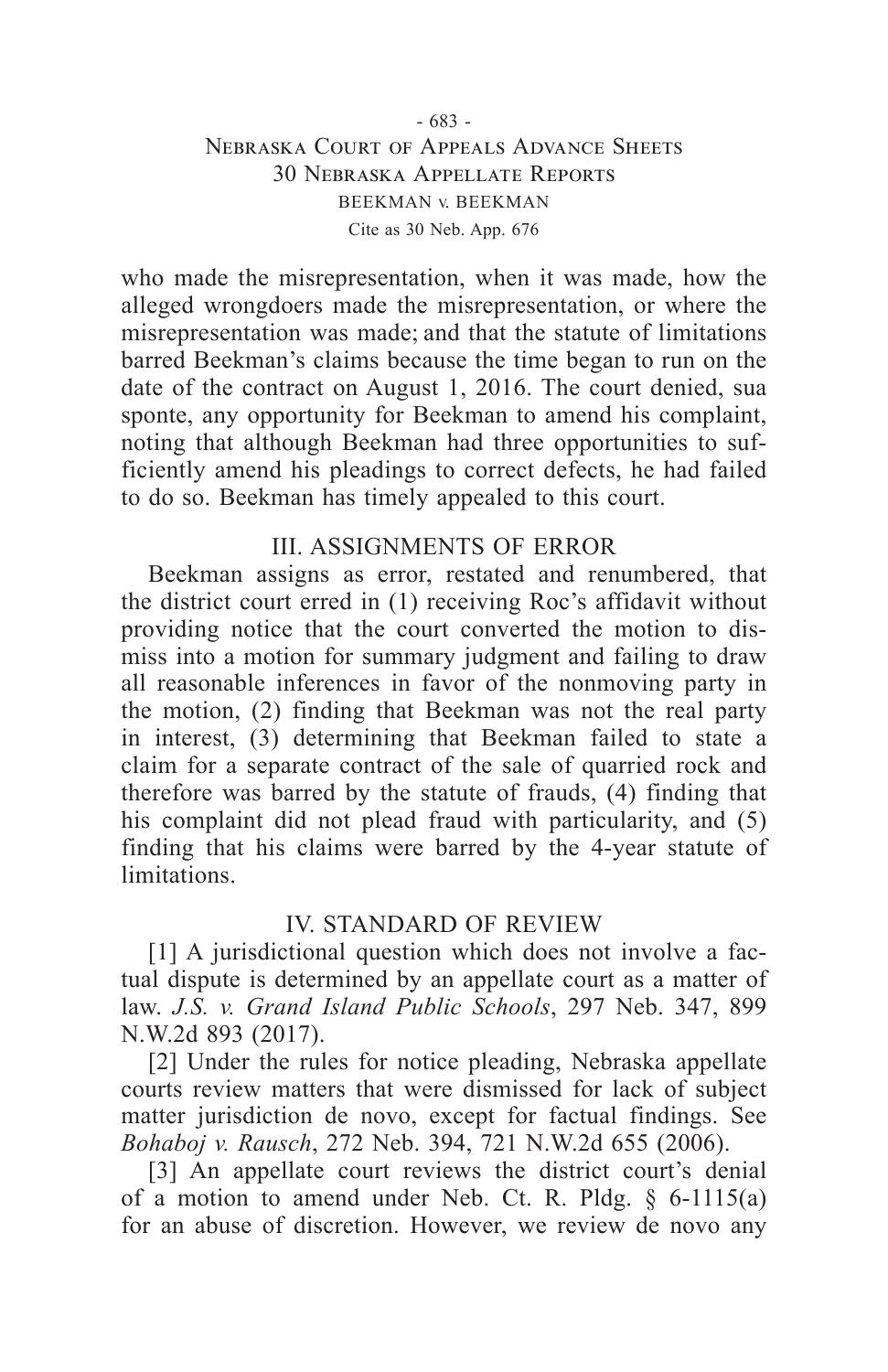#### - 684 - Nebraska Court of Appeals Advance Sheets 30 Nebraska Appellate Reports BEEKMAN v. BEEKMAN Cite as 30 Neb. App. 676

underlying legal conclusion that the proposed amendments would be futile. *Chaney v. Evnen*, 307 Neb. 512, 949 N.W.2d 761 (2020).

#### V. ANALYSIS

[4] Before determining the merits of Beekman's assignments of error, we must first determine whether this court has jurisdiction. It is the power and duty of an appellate court to determine whether it has jurisdiction over the matter before it, irrespective of whether the issue is raised by the parties. *J.S. v. Grand Island Public Schools, supra*.

The district court's order reflects two separate bases upon which it found that it lacked subject matter jurisdiction over Beekman's claim. First, the court found that Beekman was not the real party in interest to assert a breach of contract claim involving the sale of the quarried rock. Second, the court found that because the sale necessarily implicated businesses that were involved in the transaction, Beekman's complaint failed to include necessary and indispensable parties. We will examine those findings independently.

#### 1. Real Party in Interest

In his complaint, Beekman asserted that he sold his quarry business to the Appellees, which sale included certain equipment and quarried rock. However, Beekman alleged that "the quarr[ied] rock was separately negotiated on that same date between [Beekman] and [the Appellees] as individuals." Beekman went on to claim that the Appellees' failure to pay for the quarried rock that they took possession of, and subsequently sold, amounted to a breach of contract. As to that pleading, the district court found that the Appellees' Neb. Ct. R. Pldg. § 6-1112(b)(1) motion asserted a "factual challenge" to the court's jurisdiction. Because the district court deemed the Appellees' jurisdictional challenge a factual one, it stated "'[i]n a factual challenge, the court may consider and weigh evidence outside of the pleadings to answer the jurisdictional question,'" quoting *Washington v. Conley*, 273 Neb. 908, 734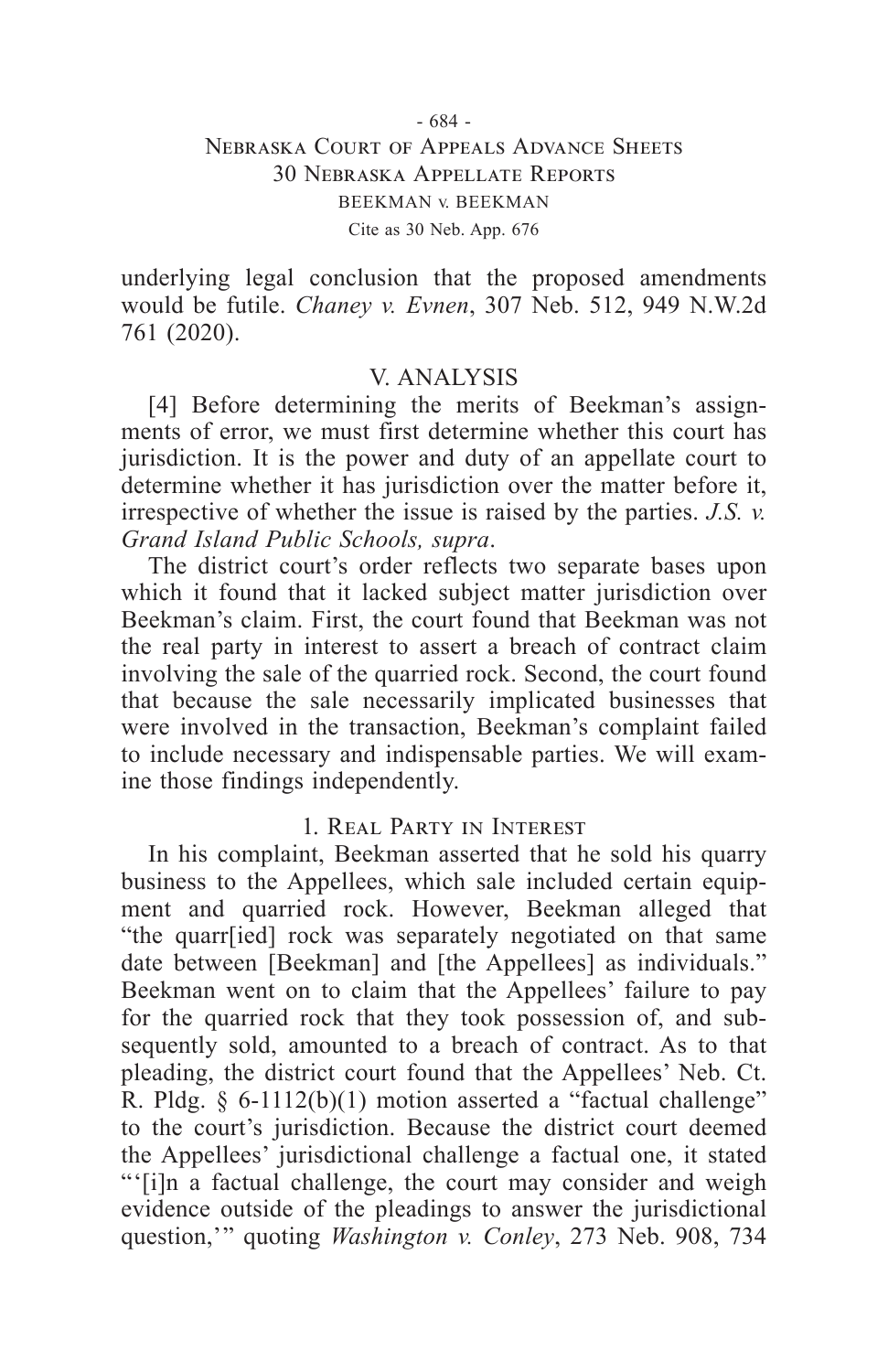#### - 685 - Nebraska Court of Appeals Advance Sheets 30 Nebraska Appellate Reports BEEKMAN v. BEEKMAN Cite as 30 Neb. App. 676

N.W.2d 306 (2007). The district court then went on to consider, over Beekman's objection, an affidavit offered by Roc and received by the court in connection with its subject matter jurisdiction analysis. The court concluded that on the basis of Roc's affidavit, Beekman was not the real party in interest and the district court lacked subject matter jurisdiction. In the alternative, the court found:

The Court would render the same finding under a facial attack without considering [Roc's affidavit]. Under a facial attack, the Court would be limited to considering the pleadings, matters of public record, and materials that are necessarily embraced by the pleadings. *See Nadeem v. State*, 298 Neb. 329, 334, 904 N.W.2d 244, 249 (Neb. 2017); *DMK Boidiesel, LLC v. McCoy*, 285 Neb. 974, 980, 830 N.W.2d 490, 496 (Neb. 2013).

The district court then found that the offer letter produced by Roc in his affidavit was embraced by the pleadings and could be considered by the court. When read together with the pleadings, the court concluded that Beekman failed to allege sufficient facts to establish he was the real party in interest and that all necessary and indispensable parties had not been joined.

[5-9] In order to review this assigned error, we must first identify the standard by which both the district court and this court can review a jurisdictional challenge raised by a § 6-1112(b)(1) motion. In *Jacobs Engr. Group v. ConAgra Foods*, 301 Neb. 38, 54-55, 917 N.W.2d 435, 451-52 (2018), the Nebraska Supreme Court analyzed that very issue and provided as follows:

Because a defect in standing is a defect in subject matter jurisdiction, a challenge to standing is treated as a motion to dismiss for lack of subject matter jurisdiction brought under Neb. Ct. R. Pldg. § 6-1112(b)(1). We have previously explained that the stage of the litigation in which a party claims that its opponent lacks standing affects how a court should dispose of the claim.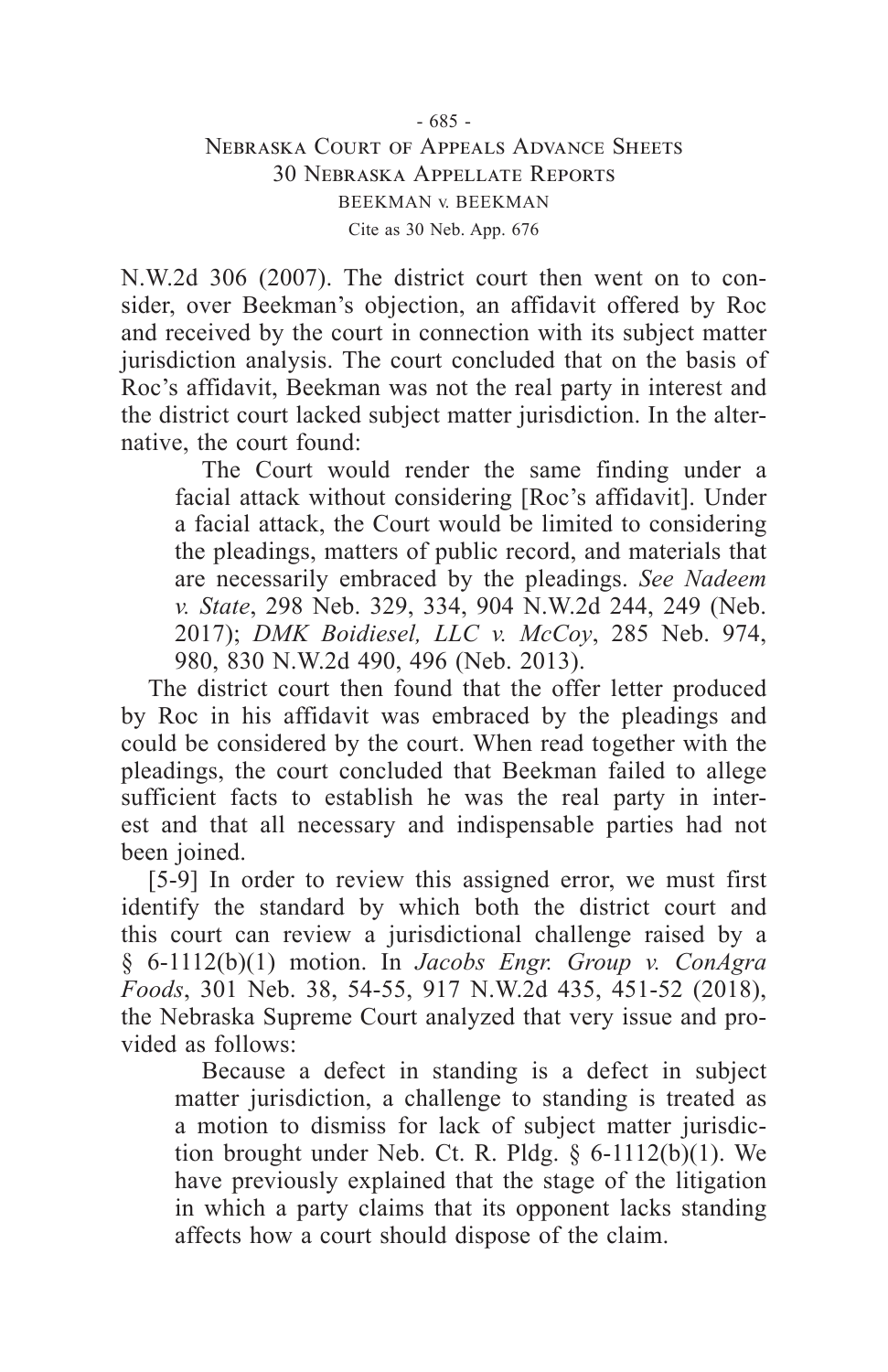#### - 686 - Nebraska Court of Appeals Advance Sheets 30 Nebraska Appellate Reports BEEKMAN v. BEEKMAN Cite as 30 Neb. App. 676

If the motion is filed at the pleadings stage, it is considered a "facial challenge." In resolving a facial challenge, a court will review the pleadings to determine whether there are sufficient allegations to establish the plaintiff's standing. The court will accept the allegations of the complaint as true and draw all reasonable inferences in favor of the nonmoving party. At the pleadings stage, the standard for determining the sufficiency of a complaint to allege standing is fairly liberal. An appellate court reviews a trial court's decision on a motion to dismiss for lack of subject matter jurisdiction based on a facial attack on the pleadings de novo.

If a motion challenging a court's subject matter jurisdiction is filed after the pleadings stage, and the court holds an evidentiary hearing and reviews evidence outside the pleadings, it is considered a "factual challenge." The party opposing the motion must then offer affidavits or other relevant evidence to support its burden of establishing subject matter jurisdiction. Where the trial court's decision on a motion to dismiss for lack of subject matter jurisdiction is based on a factual challenge, the court's factual findings are reviewed under the clearly erroneous standard.

In this case, the Appellees brought a  $\S$  6-1112(b)(1) challenge at the pleading stage. See *Moats v. Republican Party of Neb.*, 281 Neb. 411, 796 N.W.2d 584 (2011) (Miller-Lerman, J., concurring) (complaint and motion to dismiss referenced as at early pleading stage). We need not decide whether the Appellees were limited to a facial challenge at this stage of the proceedings because, as we set forth below, under either a facial challenge or a factual challenge, we find that the district court had subject matter jurisdiction over Beekman's claims.

In its findings, the district court concluded Beekman's complaint failed a facial challenge governing Beekman's standing to bring his claims. In considering that facial challenge, the court considered both the allegations in the complaint and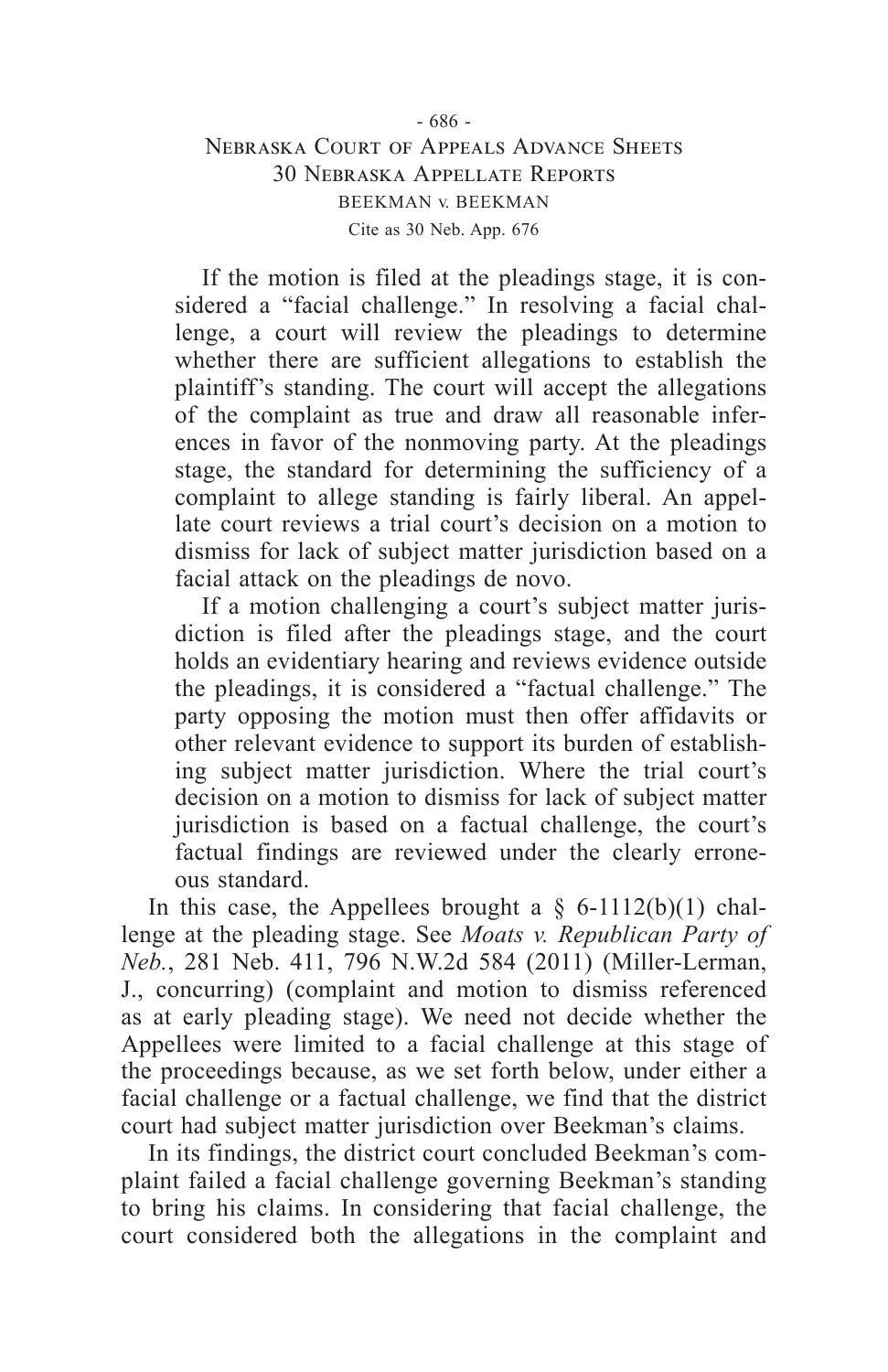#### - 687 - Nebraska Court of Appeals Advance Sheets 30 Nebraska Appellate Reports BEEKMAN v. BEEKMAN Cite as 30 Neb. App. 676

the offer letter attached to Roc's affidavit which the court concluded was embraced by the pleadings and could be considered by the court, citing *Nadeem v. State*, 298 Neb. 329, 904 N.W.2d 244 (2017). Assuming, without deciding, that the offer letter was embraced by the pleadings and could be considered in connection with this facial challenge, we now perform a de novo review of Beekman's pleading and the offer letter. In performing a de novo review to determine whether the allegations are sufficient to establish Beekman's standing, we take the allegations as true and resolve all reasonable inferences in Beekman's favor. See *Jacobs Engr. Group v. ConAgra Foods*, 301 Neb. 38, 917 N.W.2d 435 (2018) (in resolving facial challenge, court will review pleadings to determine whether there are sufficient allegations to establish plaintiff's standing; in doing so, court will accept allegations of complaint as true and draw all reasonable inferences in favor of nonmoving party).

[10] Nebraska is a notice pleading jurisdiction. *Vasquez v. CHI Properties*, 302 Neb. 742, 925 N.W.2d 304 (2019). Civil actions are controlled by a liberal pleading regime; a party is only required to set forth a short and plain statement of the claim showing that the pleader is entitled to relief and is not required to plead legal theories or cite appropriate statutes so long as the pleading gives fair notice of the claims asserted. *Id.* Further, at the pleading stage, the standard for determining the sufficiency of a complaint to allege standing is fairly liberal. *Jacobs Engr. Group v. ConAgra Foods, supra*.

Liberally construing Beekman's complaint, we find that Beekman sufficiently alleged that although the businesses entered into a contract for the purchase of equipment, the individuals named in the lawsuit separately and orally contracted with Beekman to sell and purchase quarried rock which was not part of the business contract. Beekman also alleges those same individuals, the Appellees, took possession of the quarried rock, sold it, and failed to pay Beekman in breach of their contract. As it relates to the offer letter submitted by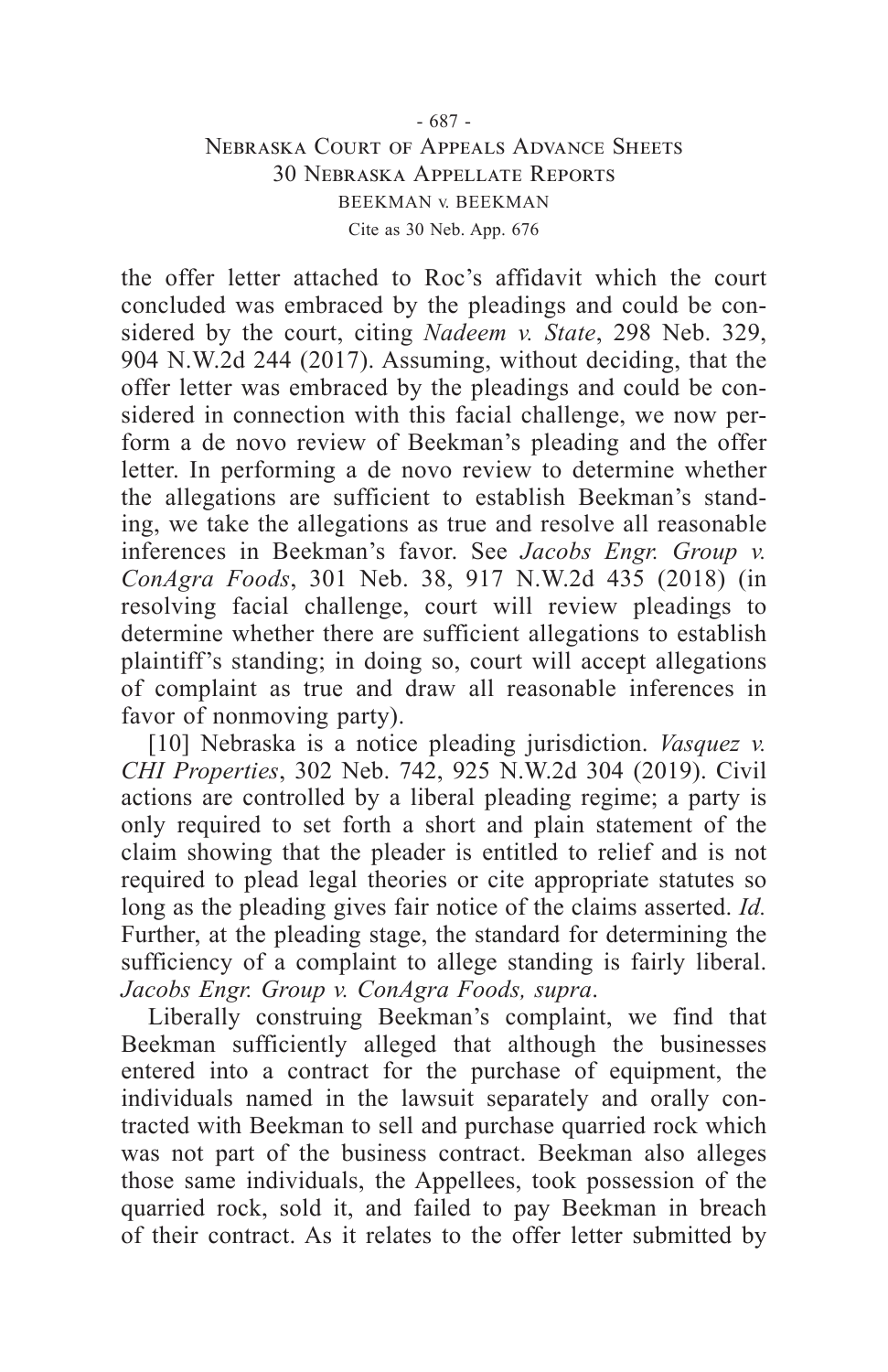# Nebraska Court of Appeals Advance Sheets 30 Nebraska Appellate Reports BEEKMAN v. BEEKMAN Cite as 30 Neb. App. 676

Roc, the offer on its face references certain equipment being purchased, but is silent in relation to any quarried rock. As such, taking the allegations as true, we find that Beekman sufficiently pled standing to assert this claim in his individual capacity and that the district court erred in connection with the Appellees' facial challenge in finding that Beekman lacked standing to assert his claim as pled.

[11] At oral argument, the Appellees urged that notwithstanding the Nebraska Supreme Court's holding in *Jacobs Engr. Group. v. ConAgra Foods, supra*, they retained the right to make a  $\S$  6-1112(b)(1) factual challenge at the pleadings stage of this lawsuit. The Appellees urge that when applying a factual challenge and the different burdens of proof associated therewith, the district court did not err in finding that Beekman lacked standing to bring his claim. We disagree. Assuming, without deciding, that the Appellees could bring a factual challenge at the pleading stage, we are mindful of the Eighth Circuit Court of Appeals' statement in *Osborn v. U.S.*, 918 F.2d 724 (8th Cir. 1990). In discussing the standard of review in connection with Fed. R. Civ. P.  $12(b)(1)$  challenges, the Eighth Circuit held:

If the defendant thinks the court lacks [subject matter] jurisdiction, the proper course is to request an evidentiary hearing on the issue. *Crawford*[ *v. United States*], 796 F.2d [924,] 928 [(7th Cir. 1986)]. The motion may be supported with affidavits or other documents. *Id.* If necessary, the district court can hold a hearing at which witnesses may testify. *Id.*

As no statute or rule prescribes a format for evidentiary hearings on jurisdiction, "any rational mode of inquiry will do." *Id.* at 929. Once the evidence is submitted, the district court must decide the jurisdictional issue, not simply rule that there is or is not enough evidence to have a trial on the issue. *Id.* The only exception is in instances when the jurisdictional issue is "so bound up with the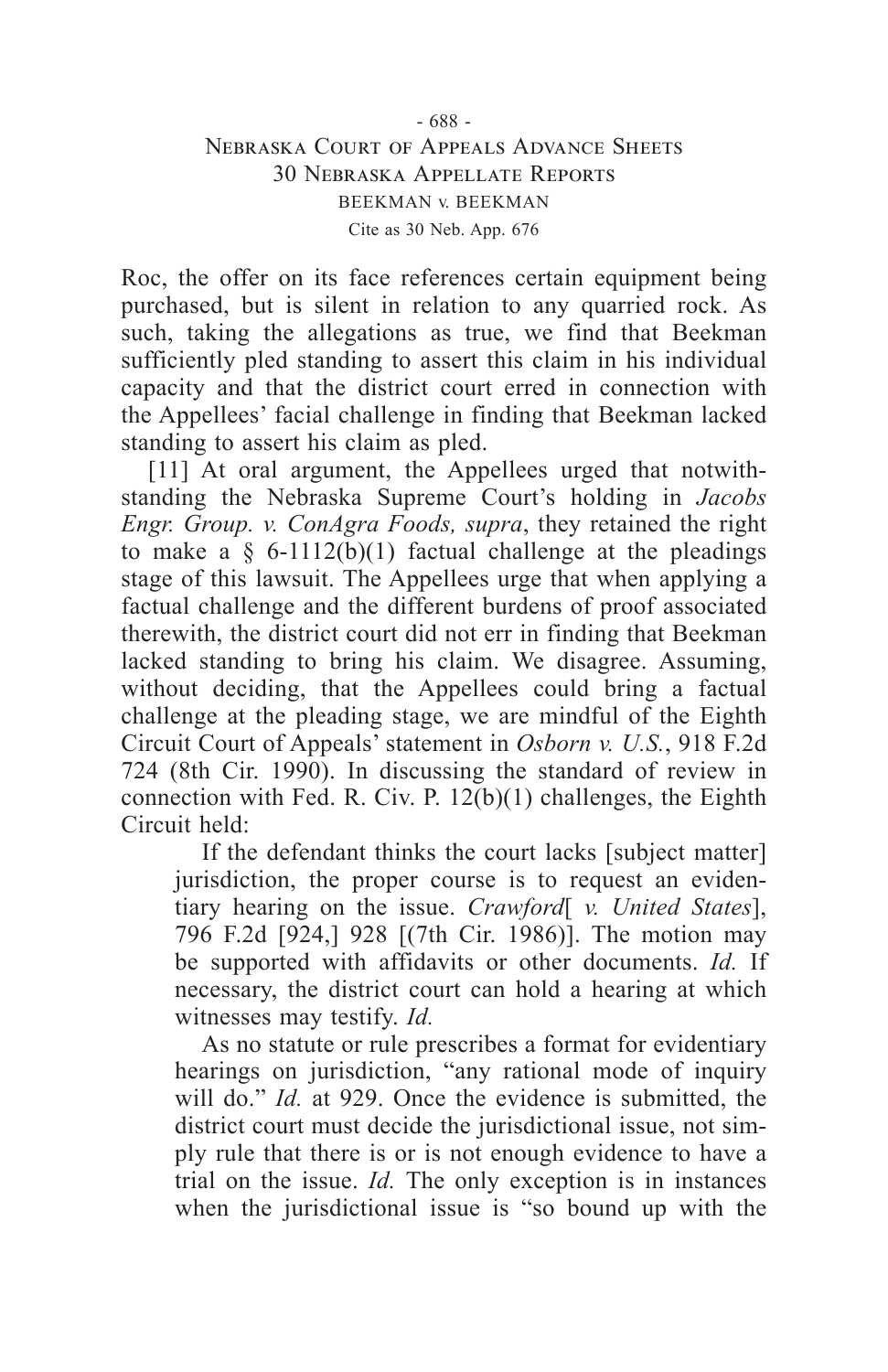#### - 689 - Nebraska Court of Appeals Advance Sheets 30 Nebraska Appellate Reports BEEKMAN v. BEEKMAN Cite as 30 Neb. App. 676

merits that a full trial on the merits may be necessary to resolve the issue." *Id.*

*Osborn v. U.S.*, 918 F.2d at 730.

[12] The Fourth Circuit Court of Appeals provided a thorough explanation to the "jurisdictional issue bound up with the merits" exception in *Kerns v. U.S.*, 585 F.3d 187 (4th Cir. 2009). In applying the rationale for the exception, the Fourth Circuit held:

As we explained in *Adams* [*v. Bain*, 697 F.2d 1213 (4th Cir. 1982)], vesting a district court with the discretion to determine whether it possesses jurisdiction generally presents no problems. See 697 F.2d at 1219. But as Judge Sprouse cautioned in *Adams*, "where the jurisdictional facts are intertwined with the facts central to the merits of the dispute," a presumption of truthfulness should attach to the plaintiff's allegations. *Id.* In that situation, the defendant has challenged not only the court's jurisdiction but also the existence of the plaintiff's cause of action. A trial court should then afford the plaintiff the procedural safeguards—such as discovery—that would apply were the plaintiff facing a direct attack on the merits. The Fifth Circuit has aptly described the underlying rationale for this approach: "[N]o purpose is served by indirectly arguing the merits in the context of federal jurisdiction. Judicial economy is best promoted when the existence of a federal right is directly reached and, where no claim is found to exist, the case is dismissed on the merits. This refusal to treat indirect attacks on the merits as Rule 12(b)(1) motions provides, moreover, a greater level of protection to the plaintiff who in truth is facing a challenge to the validity of his claim: the defendant is forced to proceed under Rule  $12(b)(6)$ ... or Rule  $56$ ... both of which place greater restrictions on the district court's discretion." *Williamson v. Tucker,* 645 F.2d 404, 415 (5th Cir.1981).

*Kerns v. U.S.*, 585 F.3d at 192-93.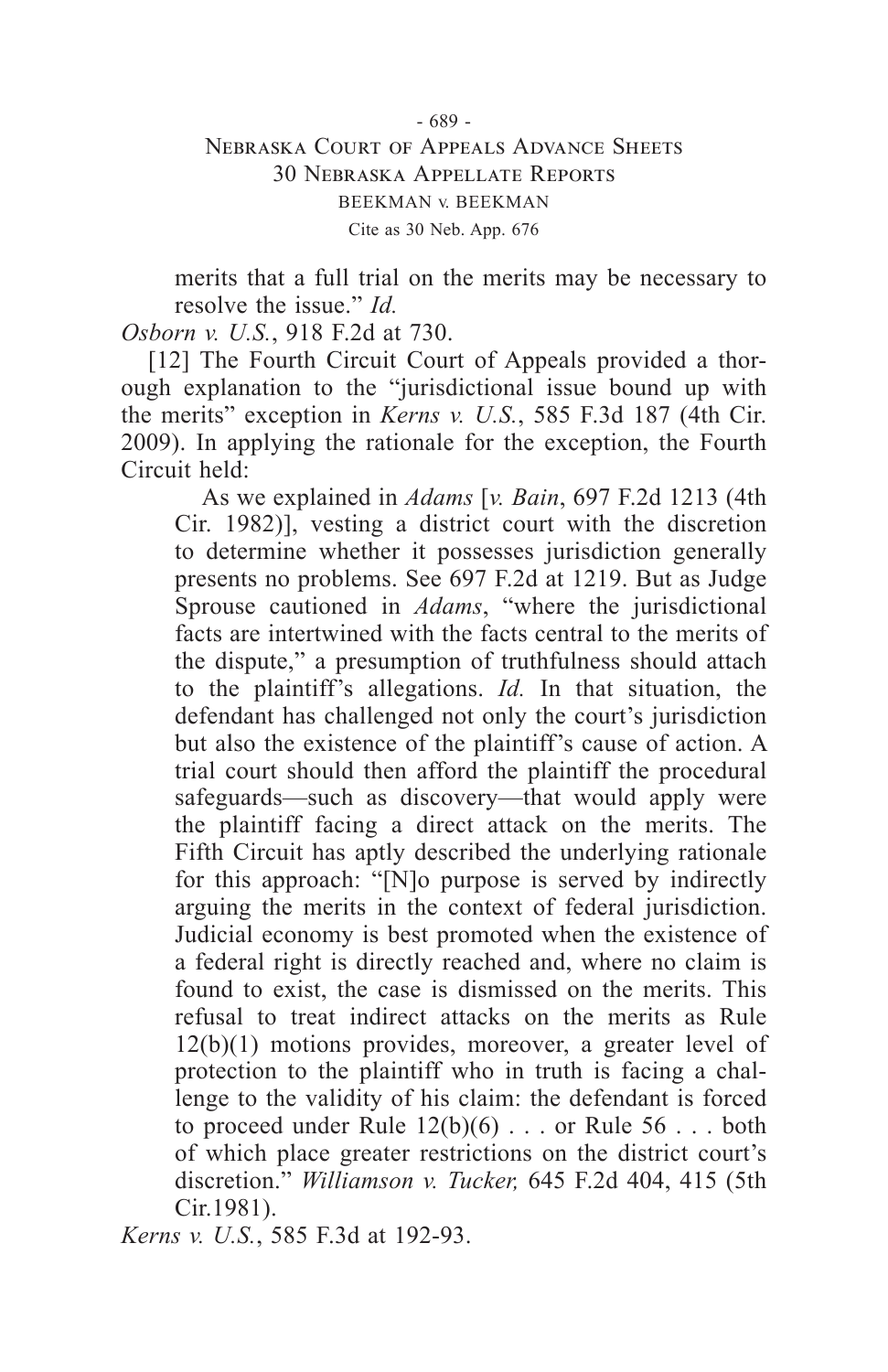#### - 690 - Nebraska Court of Appeals Advance Sheets 30 Nebraska Appellate Reports BEEKMAN v. BEEKMAN Cite as 30 Neb. App. 676

We believe the inextricably intertwined exception applies here. In his complaint, Beekman alleged his business, Barnston Quarry, sold equipment to another business, Rush Creek, but that Beekman separately sold quarried rock to Roc and Stepan individually. In his affidavit, Roc acknowledged Rush Creek's purchase of equipment from Barnston Quarry, but denied that either Rush Creek or he personally purchased the quarried rock. In short, Roc is denying the merits of Beekman's underlying claim in its entirety, not simply claiming that Beekman lacked standing to assert it. Under this scenario, the district court should have denied the  $\S$  6-1112(b)(1) jurisdictional challenge and allowed the matter to proceed for future resolution following appropriate discovery.

### 2. Indispensable Party

But the district court's order went further and also found, in relation to the Appellees'  $\S$  6-1112(b)(7) indispensable party challenge, that the businesses pled by Beekman that were subject to a separate agreement as mentioned in the offer letter were indispensable parties to Beekman's claim. As such, the court found that Beekman's failure to include these parties in his lawsuit likewise deprived the court of subject matter jurisdiction over the claim.

[13] Section 6-1112(b)(7) allows a party to raise the objection of the failure to join a necessary or indispensable party. Indispensable parties are parties whose interest is such that a final decree cannot be entered without affecting them, or that termination of controversy in their absence would be inconsistent with equity. *Davis v. Moats*, 308 Neb. 757, 956 N.W.2d 682 (2021). There is no discretion as to the inclusion of an indispensable party. *Id*.

Again, we first apply our rules in connection with a facial challenge to the court's lacking subject matter jurisdiction due to the failure to include an indispensable party. Here, Beekman asserted that the sale conducted between the two businesses did not include the sale of quarried rock, which was the subject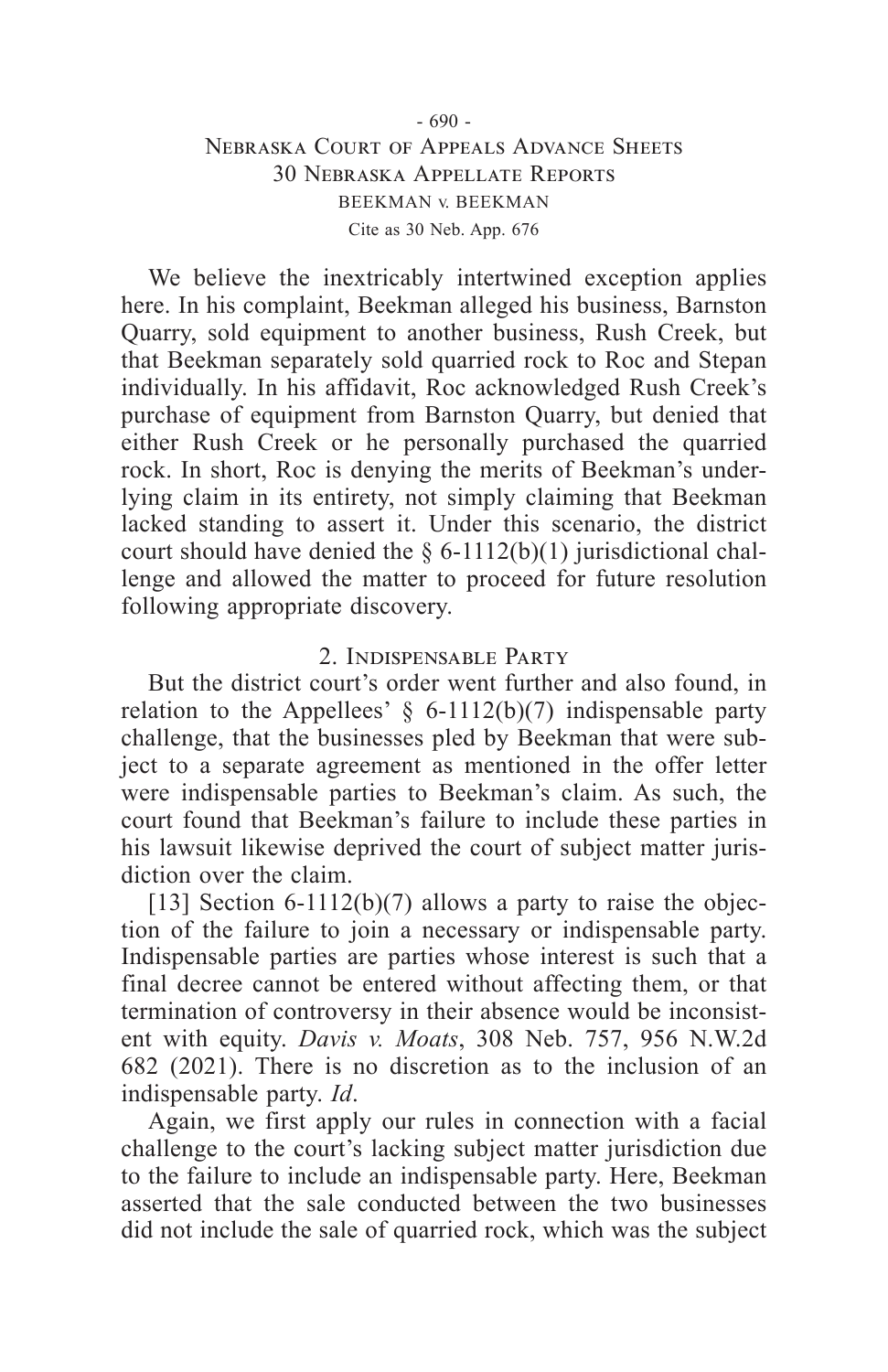#### - 691 - Nebraska Court of Appeals Advance Sheets 30 Nebraska Appellate Reports BEEKMAN v. BEEKMAN Cite as 30 Neb. App. 676

of a separate contract between Beekman individually and the Appellees individually. Thus, on the face of the complaint, Beekman asserts that only the individuals and not the businesses had an interest in the quarried rock and that, as pled, the trial court could enter a final decree without affecting the businesses' interest. As such, on the face of the complaint, the businesses were not indispensable parties to the lawsuit.

Again, assuming, without deciding, that the Appellees could make a factual challenge at the pleading stage, Roc's affidavit, issued on behalf of Roc personally and on behalf of Rush Creek, stated, "Rush Creek . . . never agreed to purchase rock from either Barnston Quarry [or] Beekman as a part of this transaction." Taking this admission as true for purposes of an indispensable party challenge, Roc agrees that a trial court could enter a final decree governing the subject of Beekman's claim without affecting the respective business' interest in the quarried rock. Because neither the owners of Barnston Quarry nor the owners of Rush Creek asserted their companies had an interest in the quarried rock, the subject of Beekman's complaint, the trial court could enter an order on the subject of Beekman's complaint without affecting them, and they were not indispensable parties to the claims. We hold that the trial court erred in finding that it lacked subject matter jurisdiction due to Beekman's failure to join the businesses as indispensable parties to the lawsuit.

#### 3. Failure to State Claim

The trial court found that "[a]lternatively, even absent the jurisdictional defects set forth above, the Court finds certain of [Beekman's] claims should be further dismissed for failure to state a claim upon which relief can be granted." The court then went on to hold that in applying a  $\S$  6-1112(b)(6) analysis, Beekman's claims should be dismissed because (a) Beekman's claims sounding in contract, unjust enrichment, and fraud violated the statute of frauds; (b) Beekman's claim for fraud failed to plead the claim with particularity; and (c) Beekman's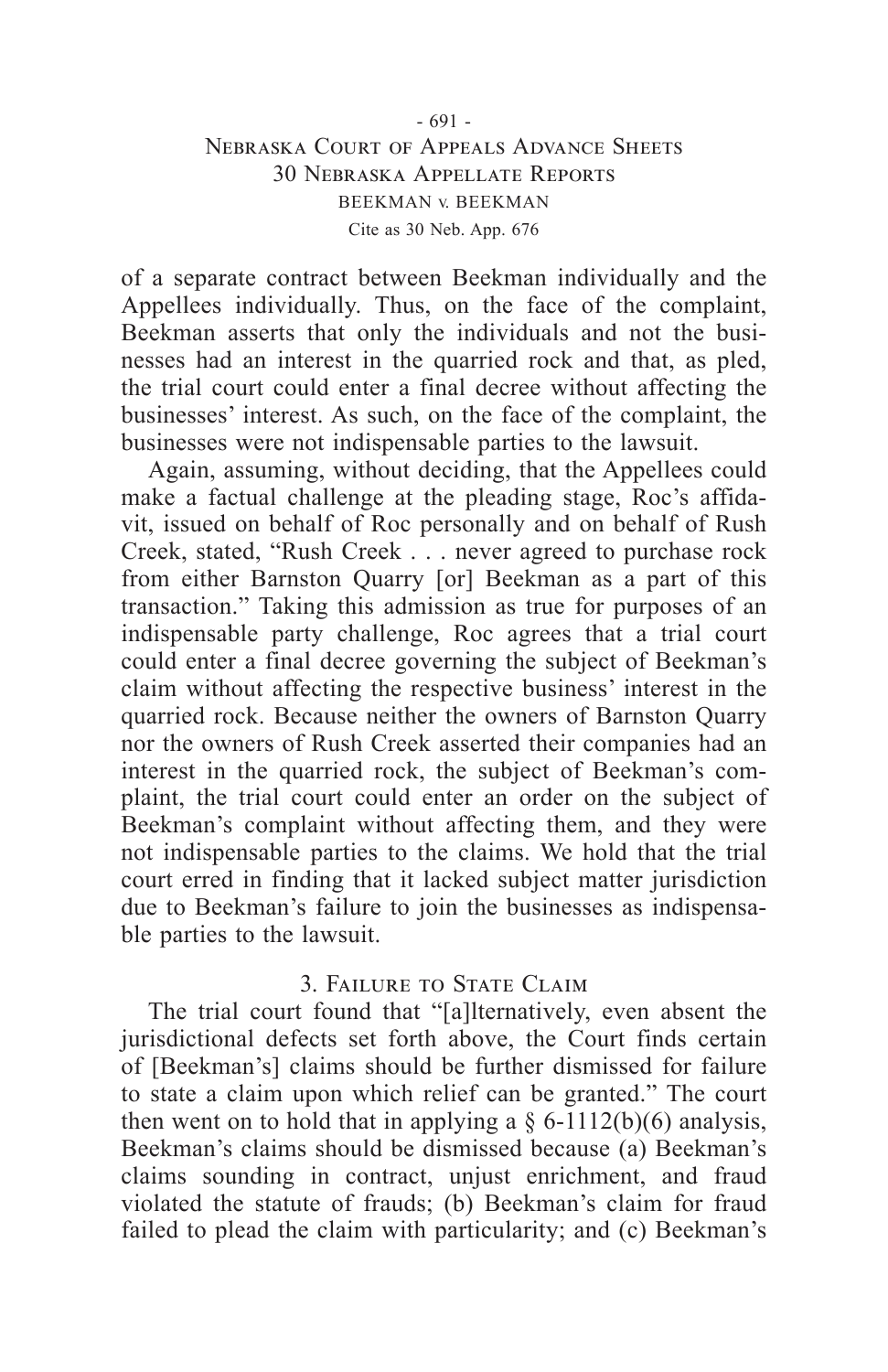#### - 692 - Nebraska Court of Appeals Advance Sheets 30 Nebraska Appellate Reports BEEKMAN v. BEEKMAN Cite as 30 Neb. App. 676

claims sounding in contract, unjust enrichment, conversion, and fraud were brought in violation of the statute of limitations. Beekman assigns error to certain of these findings, and we will address his specific assignments.

[14] To prevail against a motion to dismiss for failure to state a claim, a plaintiff must allege sufficient facts, accepted as true, to state a claim to relief that is plausible on its face*. Eadie v. Leise Properties*, 300 Neb. 141, 912 N.W.2d 715 (2018).

[15] Nebraska is a notice pleading jurisdiction. *Burklund v. Fuehrer*, 299 Neb. 949, 911 N.W.2d 843 (2018). Civil actions are controlled by a liberal pleading regime; a party is only required to set forth a short and plain statement of the claim showing that the pleader is entitled to relief and is not required to plead legal theories or cite appropriate statutes so long as the pleading gives fair notice of the claims asserted. *Id*. The rationale for this liberal notice pleading standard in civil actions is that when a party has a valid claim, he or she should recover on it regardless of a failure to perceive the true basis of the claim at the pleading stage. *Id*.

[16] In cases in which a plaintiff does not or cannot allege specific facts showing a necessary element, the factual allegations, taken as true, are nonetheless plausible if they suggest the existence of the element and raise a reasonable expectation that discovery will reveal evidence of the element or claim. *Chaney v. Evnen*, 307 Neb. 512, 949 N.W.2d 761 (2020).

#### (a) Statute of Frauds

Beekman first contends that the district court erred when it granted the Appellees' motion to dismiss his contract claim for failure to state a claim because his claim violated the statute of frauds. The district court found that, as pled, Beekman's claims sounding in contract, unjust enrichment, and fraud were barred by the statute of frauds. Beekman only assigns this error in connection with his contract claim and not the court's order dismissing his unjust enrichment and fraud claim. Neb. U.C.C. § 2-201(1) (Reissue 2020), which governs the Nebraska statute of frauds, states: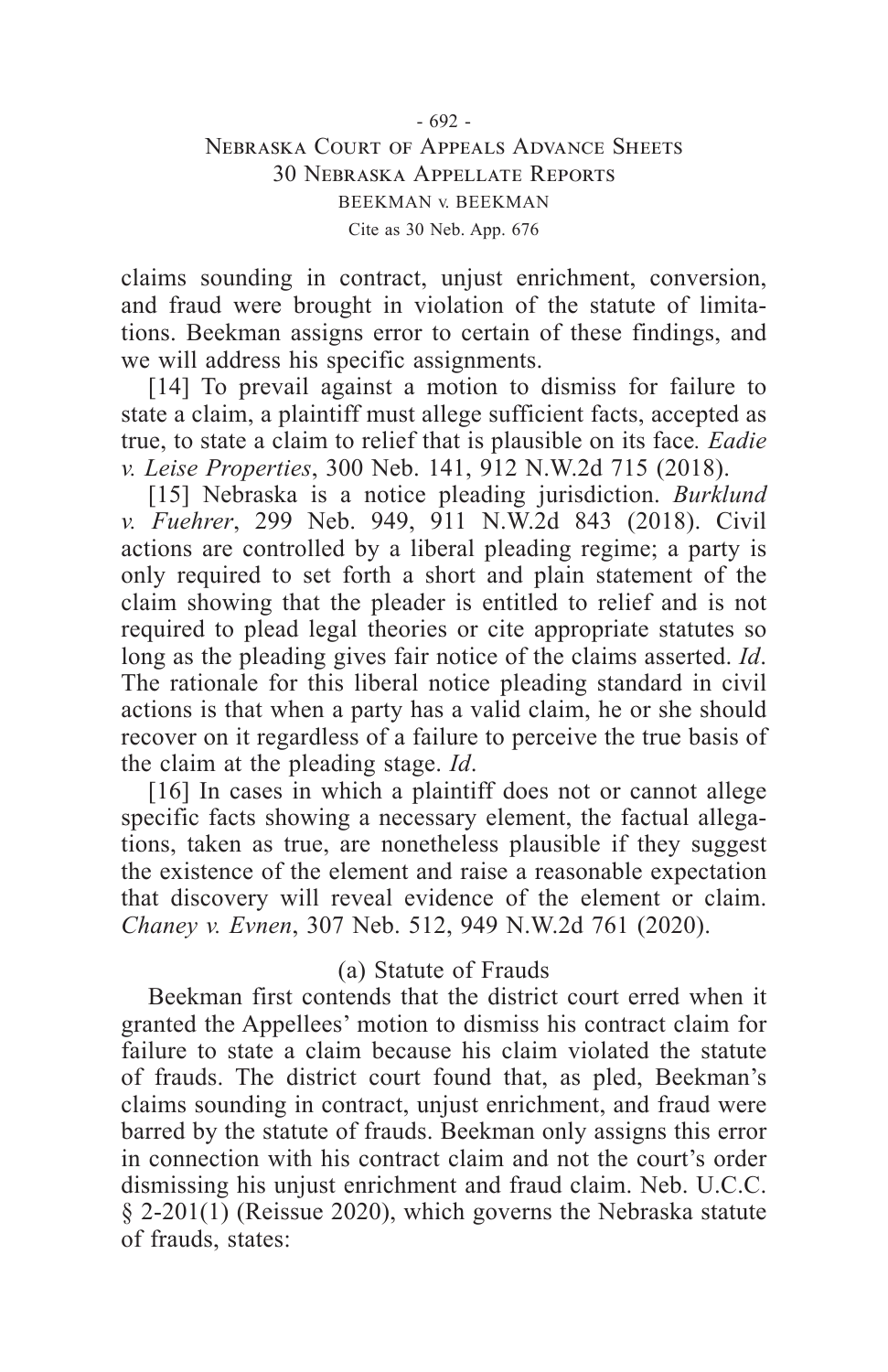# Nebraska Court of Appeals Advance Sheets 30 Nebraska Appellate Reports BEEKMAN v. BEEKMAN Cite as 30 Neb. App. 676

Except as otherwise provided in this section a contract for the sale of goods for the price of five hundred dollars or more is not enforceable by way of action or defense unless there is some writing sufficient to indicate that a contract for sale has been made between the parties and signed by the party against whom enforcement is sought or by his or her authorized agent or broker. A writing is not insufficient because it omits or incorrectly states a term agreed upon but the contract is not enforceable under this paragraph beyond the quantity of goods shown in such writing.

However, the Uniform Commercial Code contains an exception to the writing requirement. Section 2-201(3) states in pertinent part that "[a] contract which does not satisfy the requirements of subsection (1) but which is valid in other respects is enforceable . . . (c) with respect to goods for which payment has been made and accepted or which have been received and accepted (section 2-606)." Further, Neb. U.C.C.  $\S$  2-606(1) (Reissue 2020) provides, in pertinent part, that "[a]cceptance of goods occurs when the buyer . . . (c) does any act inconsistent with the seller's ownership . . . ."

The district court acknowledged these principles, but ultimately summarized:

In short, [Beekman] does not sufficiently allege the existence of a separate contract, exclusively for the sale of rock, formed between [Beekman] and [the Appellees] as individuals. Instead, it appears that [Beekman] attempts to allege that the sale of rock was part of a larger transaction, but his allegations are insufficient. For all of the reasons identified above in the discussion relating to the real party in interest, necessary parties, and indispensable parties, the written contract for equipment was plainly between entities and not individuals. So, absent additional allegations, it is not a reasonable inference that a contract between entities was somehow amended to include obligations as between individuals,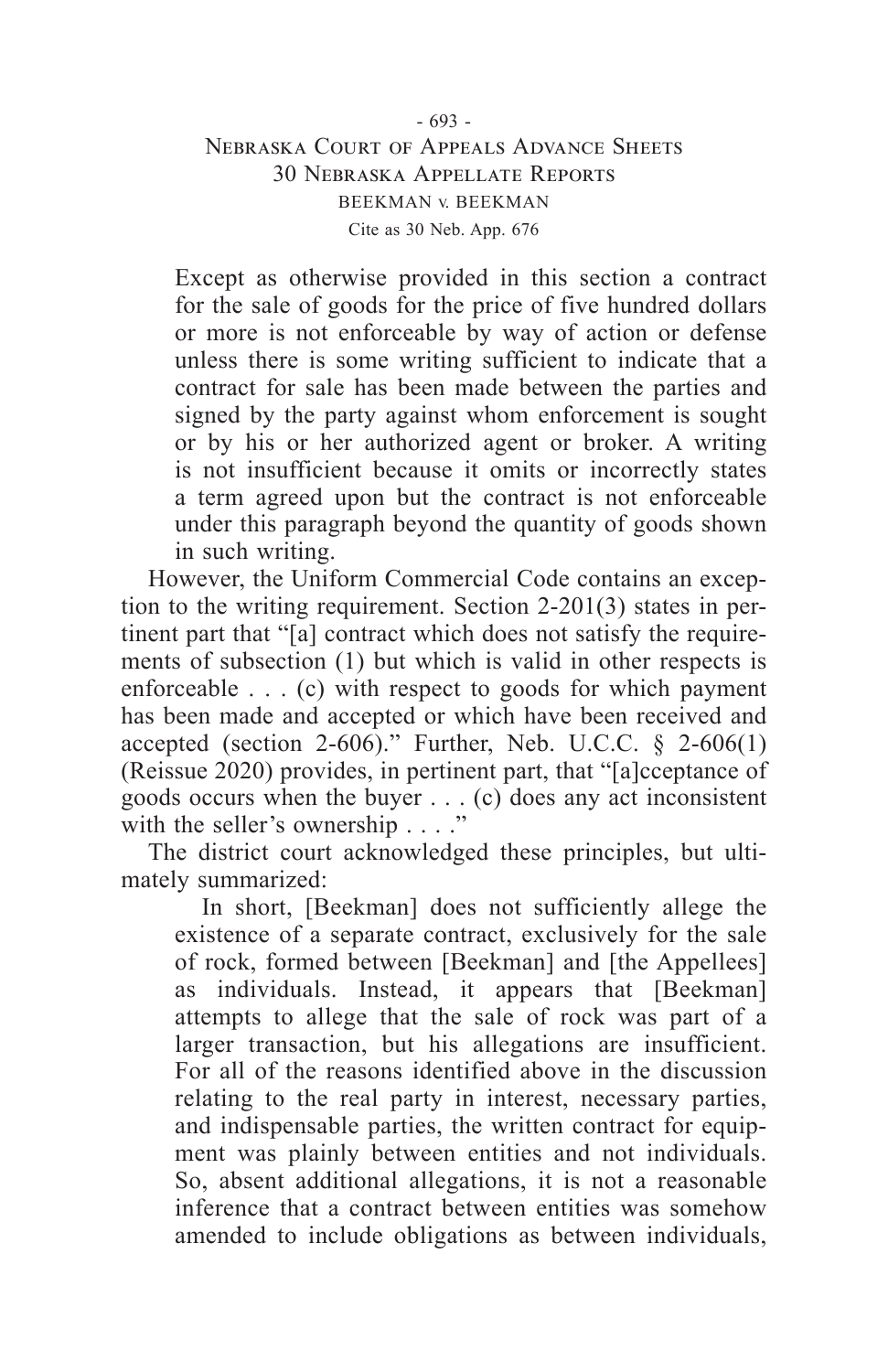#### - 694 - Nebraska Court of Appeals Advance Sheets 30 Nebraska Appellate Reports BEEKMAN v. BEEKMAN Cite as 30 Neb. App. 676

and [Beekman] certainly does not make such an allegation in his third Complaint.

But as we noted earlier in our discussion regarding the real party in interest, we find that Beekman sufficiently alleged that the individuals, and not the businesses, separately orally negotiated for the sale of the quarried rock. Nor do we find that allegation inconsistent with the written contract, which dealt only with business equipment and not the quarried rock. As we stated before, we find that in applying our liberal pleading rules, Beekman sufficiently alleged that the individuals separately orally contracted for the sale and purchase of the quarried rock; that the Appellees, as individuals, took possession thereof; and that the terms of sale required the Appellees to make payment to Beekman upon subsequent sale of the quarried rock. These allegations, taken as true, sufficiently state a claim for an oral contract that does not facially violate the statute of frauds due to the writing exception found in  $\S$  2-201(3). Stated differently, because we find that, on the face of the complaint, Beekman sufficiently pled that the quarried rock sold to the Appellees in their individual capacities was accepted by them, we find the district court erred in dismissing Beekman's contract claim as facially violating the statute of frauds.

## (b) Fraudulent Misrepresentation

Beekman next contends that the district court erred in dismissing his fraudulent misrepresentation claim for failing to plead his claim with sufficient particularity.

Unlike Nebraska's more liberal pleading rules discussed above, Neb. Ct. R. Pldg. § 6-1109(b) (rev. 2008) provides that "[i]n all averments of fraud, mistake, or undue influence, the circumstances constituting fraud, mistake, or undue influence shall be stated with particularity. Malice, intent, knowledge, and other condition of mind of a person may be averred generally."

[17] In order to state a claim for fraudulent misrepresentation under Nebraska law, a plaintiff must allege that (1) a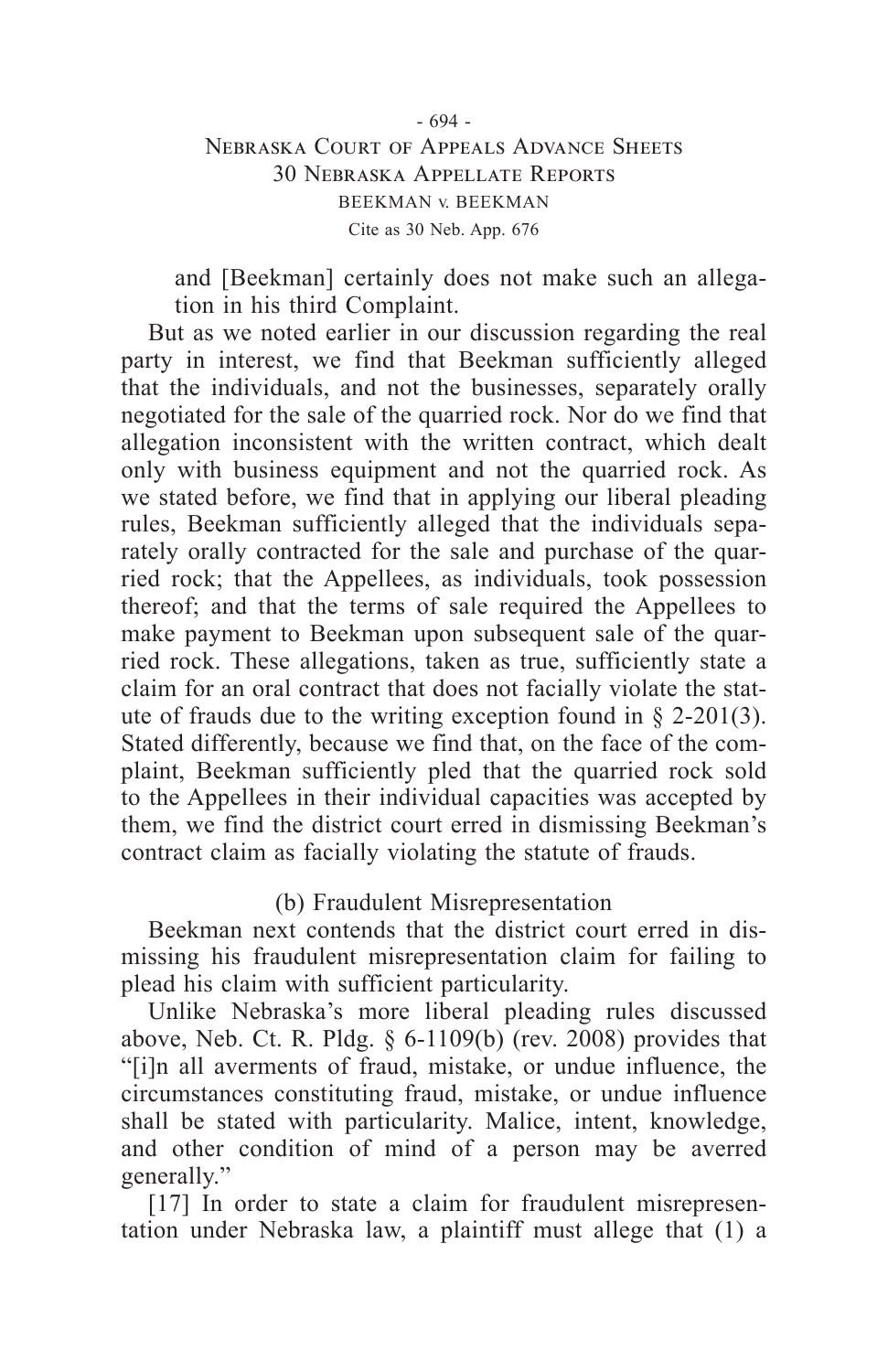#### - 695 - Nebraska Court of Appeals Advance Sheets 30 Nebraska Appellate Reports BEEKMAN v. BEEKMAN Cite as 30 Neb. App. 676

representation was made; (2) the representation was false; (3) when made, the representation was known to be false or made recklessly without knowledge of its truth and as a positive assertion; (4) the representation was made with the intention that the plaintiff should rely on it; (5) the plaintiff did so rely on it; and (6) the plaintiff suffered damage as a result. See *Zawaideh v. Nebraska Dept. of Health & Human Servs.*, 285 Neb. 48, 825 N.W.2d 204 (2013). Taken together, in order to survive a motion to dismiss his fraud claim, Beekman was required to plead the elements of his claim with sufficient particularity. The Nebraska Supreme Court has explained that allegations of fraud should be pled with sufficient particularity. "'"This means the who, what, when, where, and how: the first paragraph of any newspaper story."'" *Chafin v. Wisconsin Province Society of Jesus*, 301 Neb. 94, 100, 917 N.W.2d 821, 825 (2018), quoting *Great Plains Trust Co. v. Union Pacific R. Co.*, 492 F.3d 986 (8th Cir. 2007), quoting *DiLeo v. Ernst & Young*, 901 F.2d 624 (7th Cir. 1990).

After reviewing Beekman's complaint, although we find that Beekman's general averments were sufficient to plead a claim for an oral contract between the individuals separate and distinct from the written contract between the businesses, we find Beekman did not state a claim of fraudulent misrepresentation with sufficient particularity. For instance, although Beekman generally claimed that "[t]he sale of the quarr[ied] rock was separately negotiated on that same date between [Beekman] and [the Appellees]" and that "[the Appellees] represented to [Beekman] that they were buying the rock," Beekman failed to particularly allege what specific statements were made, by whom, where the specific statements were made, and other specific details associated with the Appellees' purported statements. Because Beekman failed to plead his claim of fraudulent misrepresentation with sufficient particularity, we hold that the district court did not err in dismissing this claim for failure to state a claim upon which relief can be granted. And because Beekman did not separately assign as error that the court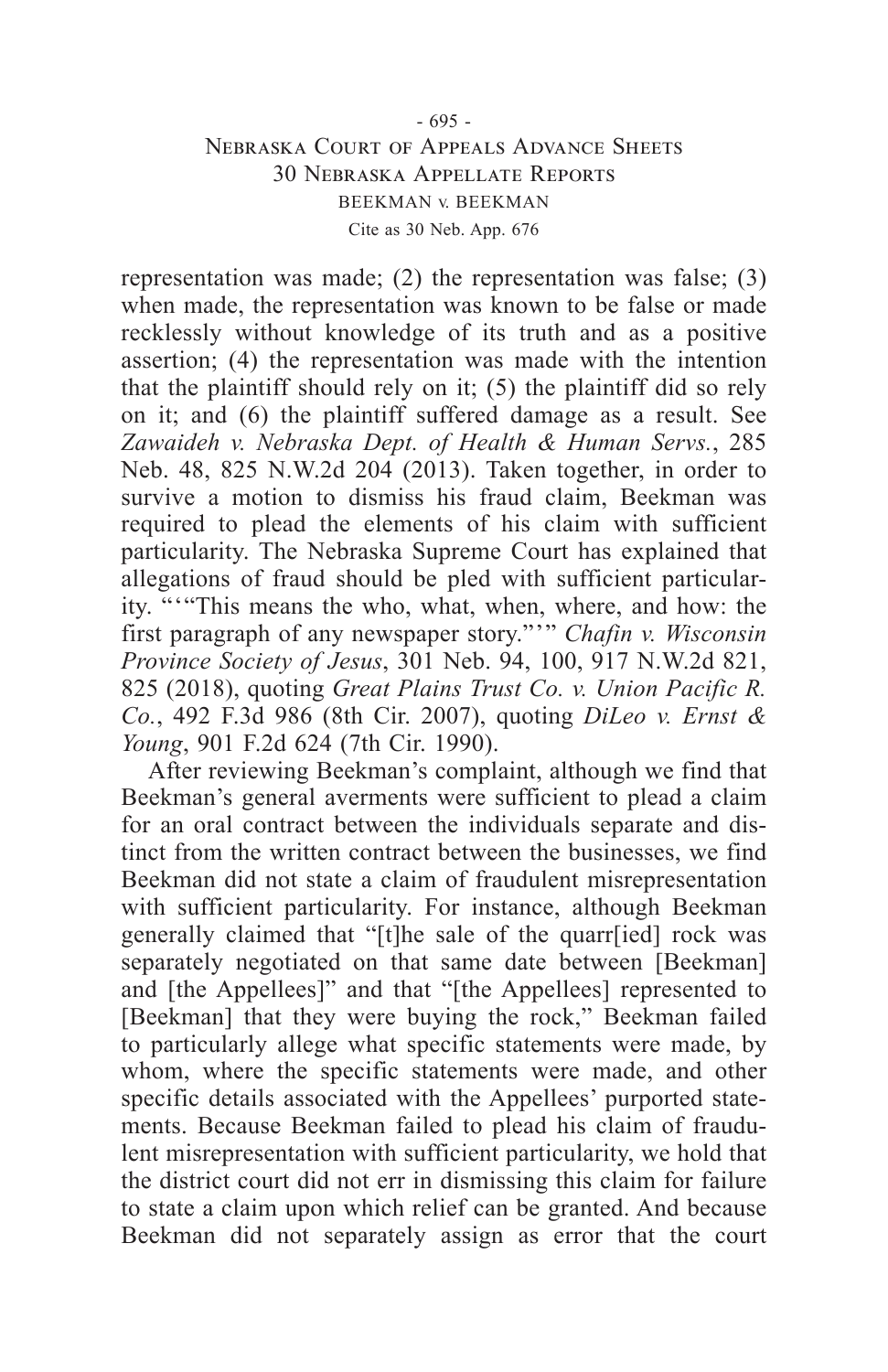#### - 696 - Nebraska Court of Appeals Advance Sheets 30 Nebraska Appellate Reports BEEKMAN v. BEEKMAN Cite as 30 Neb. App. 676

erred in refusing to allow him to amend this claim, we find that the claim was properly dismissed from the lawsuit.

### (c) Statute of Limitations

Next, Beekman contends that the district court erred when it found that the statute of limitations barred his contract, conversion, and fraud claims. He did not assign error in connection with the court's determination that the statute of limitations barred his unjust enrichment claim; therefore, we do not address it. Additionally, because we have already disposed of Beekman's cause of action for fraud as stated above, we need not address additional arguments regarding that claim here.

[18,19] "An action upon a contract, not in writing, expressed or implied, or an action upon a liability created by statute, other than a forfeiture or penalty, can only be brought within four years." Neb. Rev. Stat. § 25-206 (Reissue 2016). Claims of property conversion are likewise governed by a 4-year statute of limitations. See Neb. Rev. Stat. § 25-207 (Reissue 2016). The general rule is that where a complaint does not disclose on its face that it is barred by the statute of limitations, a defendant must plead the statute as an affirmative defense, and, in that event, the defendant has the burden to prove that defense. *Lindner v. Kindig*, 285 Neb. 386, 826 N.W.2d 868 (2013). Thus, if the complaint does not disclose that it is barred by the statute of limitations, dismissal is improper. See *Bonness v. Armitage*, 305 Neb. 747, 942 N.W.2d 238 (2020).

[20,21] A challenge that a pleading is barred by the statute of limitations is a challenge that the pleading fails to allege sufficient facts to constitute a claim upon which relief can be granted. *Carruth v. State*, 271 Neb. 433, 712 N.W.2d 575 (2006). A district court's grant of a motion to dismiss on the pleadings is reviewed de novo, accepting the allegations in the complaint as true and drawing all reasonable inferences in favor of the nonmoving party. *Rutledge v. City of Kimball*, 304 Neb. 593, 935 N.W.2d 746 (2019).

Here, Beekman alleged that on August 1, 2016, the parties, in their individual capacities, entered into a separate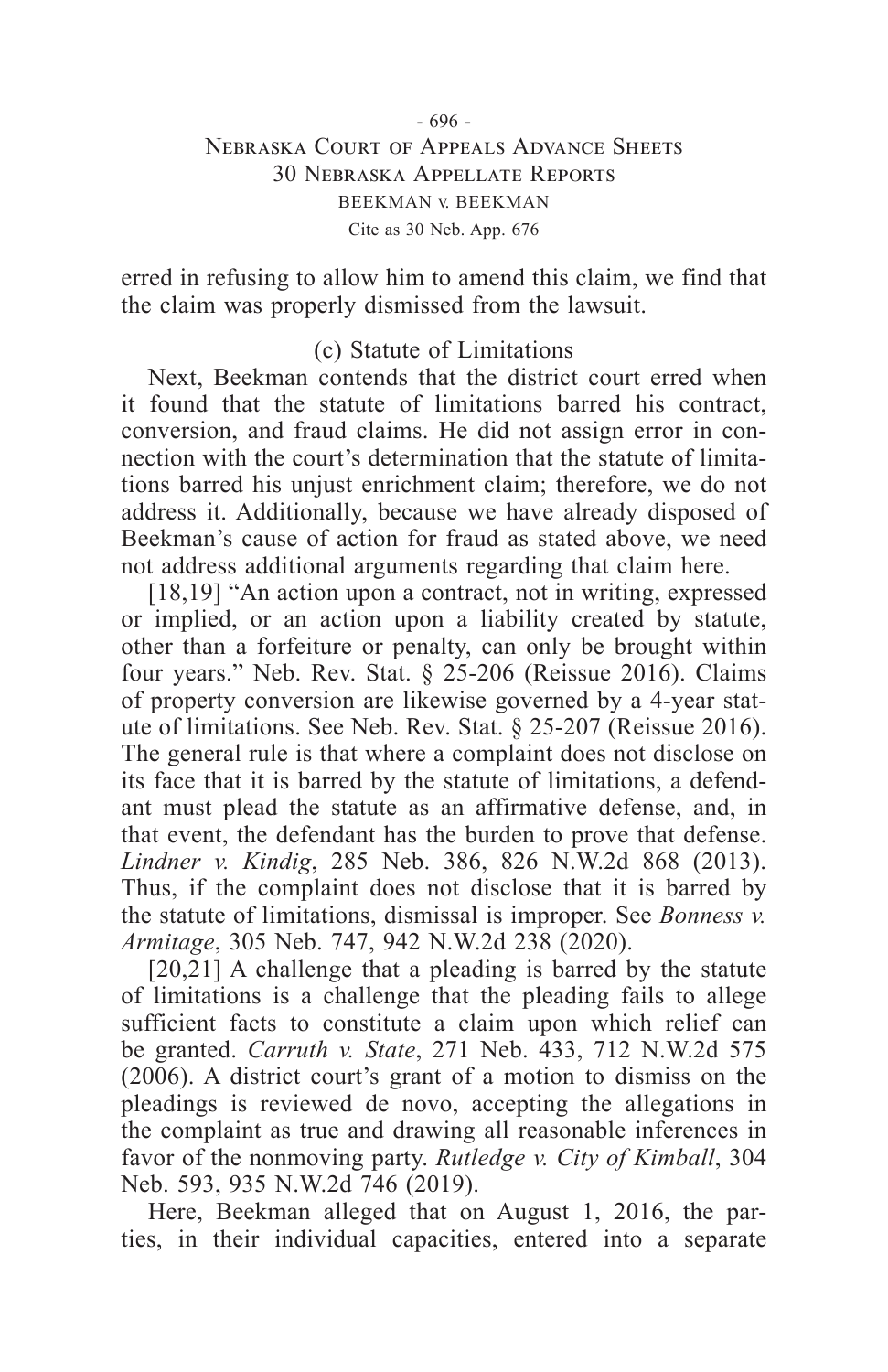#### - 697 - Nebraska Court of Appeals Advance Sheets 30 Nebraska Appellate Reports BEEKMAN v. BEEKMAN Cite as 30 Neb. App. 676

oral agreement for the sale of the quarried rock. According to Beekman, the Appellees first wanted to measure the piles of rock to verify the quantity of rock on the premises; he drew a map at that time providing the Appellees with the location and description of the rock; and the Appellees agreed to pay for the rock as the Appellees sold it while keeping track of the tickets of sale. Beekman contends that the Appellees then sold the rock, failed to keep him apprised of the sale as agreed, and failed to pay him the amount due for the rock.

[22] In determining when the statute of limitations begins to run in a contract action, the Nebraska Supreme Court stated:

"The statute of limitations begins to run against a cause of action to recover the purchase price or value of goods sold and delivered at the time of their delivery unless there is some agreement as to the time or manner of payment different from that which the law implies, which is that payment shall be made in cash on delivery. If a term of credit is given to the buyer the statute begins to run when, and only when, the period of credit has expired."

*T. S. McShane Co., Inc. v. Dominion Constr. Co.*, 203 Neb. 318, 325, 278 N.W.2d 596, 601 (1979).

[23] Here, Beekman alleged that the parties agreed to a different credit arrangement than the date of delivery. Specifically, Beekman asserts that the Appellees were obligated to pay for the delivered rock as it was sold. On the face of the complaint, Beekman does not indicate when the rock was sold because he alleges that the Appellees failed to inform him of the sale date or dates. As such, because the statute of limitations, as pled, would continue to run from the Appellees' sale date and because Beekman did not allege the sale date, it became incumbent upon the Appellees to allege the statute of limitations as an affirmative defense, and the burden shifted to them to then prove it.

"It is an established principle of pleading that the plaintiff need not in his [or her] pleading anticipate or negative possible defenses, and accordingly, as a general rule, a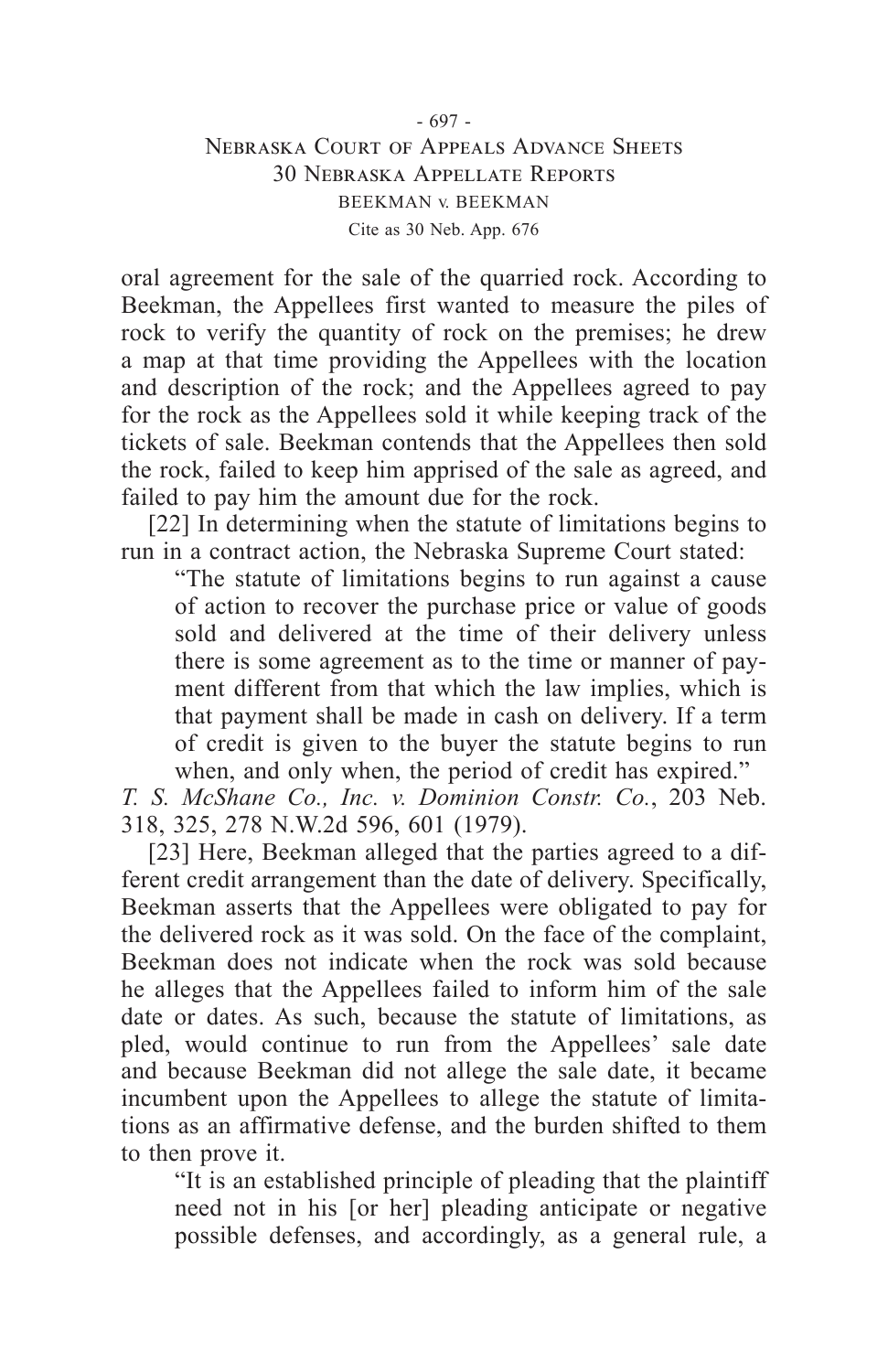#### - 698 - Nebraska Court of Appeals Advance Sheets 30 Nebraska Appellate Reports BEEKMAN v. BEEKMAN Cite as 30 Neb. App. 676

plaintiff, in order to recover, need not affirmatively show in his [or her] complaint, declaration, petition, or statement of claim, that the cause of action set forth therein is not barred by the applicable statute of limitations, at least, where the bar of the statute does not appear on the face of the plaintiff's pleading, but may leave it to the defendant to assert the bar of the statute at the appropriate stage of the proceeding."

*Westinghouse Elecric Supply Co. v. Brookley*, 176 Neb. 807, 818, 127 N.W.2d 465, 472 (1964).

[24] Here, resolving all allegations and inferences in favor of the nonmoving party, we hold the district court erred in finding that the complaint facially disclosed that Beekman's contract claim was time barred. But we reach a different conclusion in relation to Beekman's conversion claim. Conversion is any unauthorized or wrongful act of dominion exerted over another's property which deprives the owner of his or her property permanently or for an indefinite period of time. *Brook Valley Ltd. Part. v. Mutual of Omaha Bank*, 285 Neb. 157, 825 N.W.2d 779 (2013). In his pleading, Beekman generally avers, "If [the Appellees] deny there was an implied contract for the sale, then they intentionally exerted unauthorized and wrongful [dominion] over [Beekman's] property, which has deprived him of his property permanently." Beekman alleged that his quarry business was sold to the Appellees on August 1, 2016. He further alleged the contract for the sale of the quarried rock was separately consummated between the individuals that same day. Taking Beekman's allegations as true, if the Appellees never intended to pay for the quarried rock they obtained with the other business assets on August 1, their alleged acts of wrongful dominion commenced to run on August 1. Beekman did not file his lawsuit until September 9, 2020. We find that on the face of the complaint, Beekman's conversion claim is barred by the 4-year statute of limitations found in § 25-207. Accordingly, we find that the district court did not err in dismissing Beekman's conversion claim from